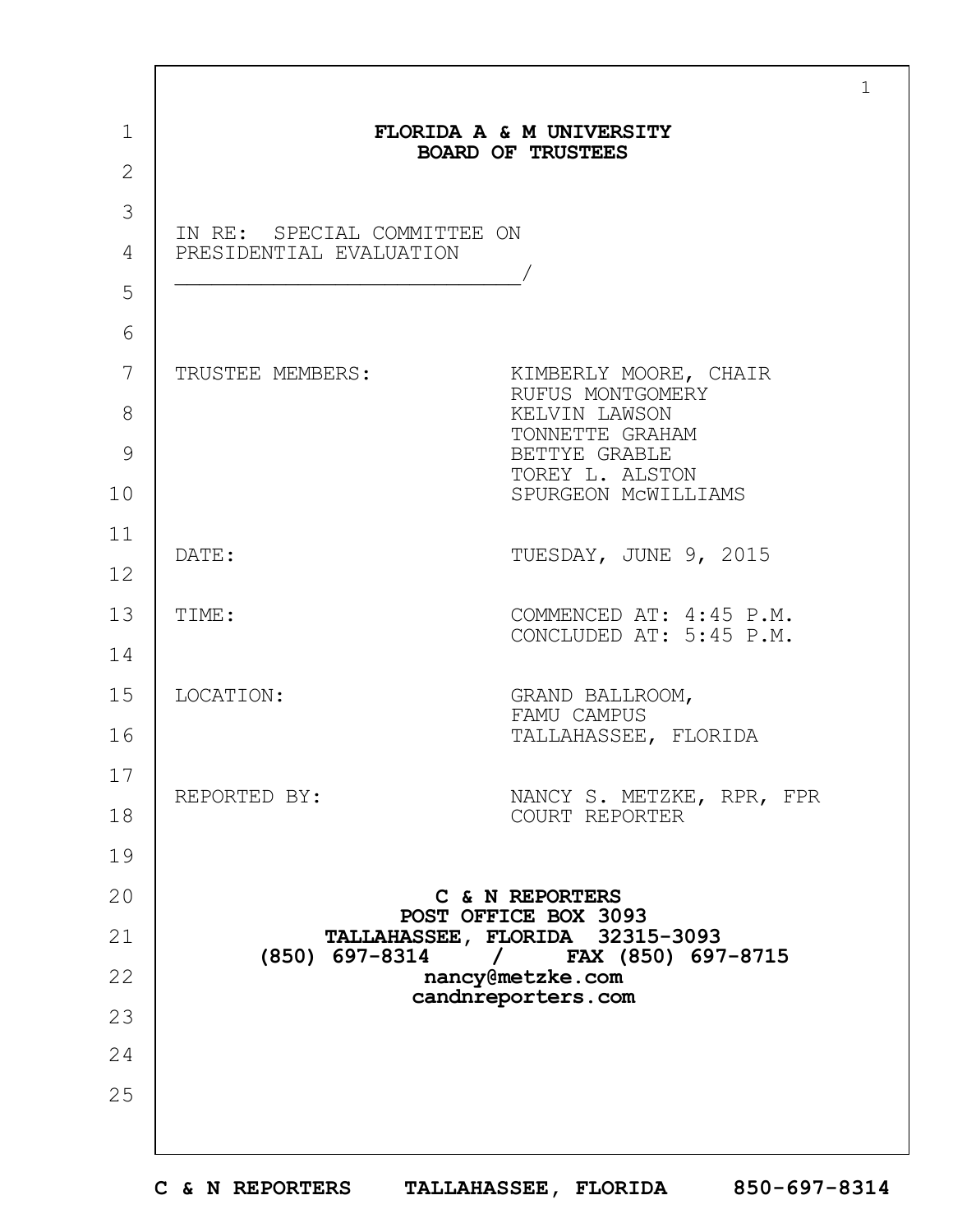|                |                                          | $\overline{c}$ |
|----------------|------------------------------------------|----------------|
| $\mathbf 1$    |                                          |                |
| $\mathbf{2}$   | ALSO PRESENT:                            |                |
| 3              | Robert Woody<br>Belinda Shannon          |                |
| $\overline{4}$ | Karl White                               |                |
| 5              | Cleve Warren                             |                |
| $\epsilon$     |                                          |                |
| $\overline{7}$ | $\star$<br>$\star$<br>$\star$<br>$\star$ |                |
| $\,8\,$        |                                          |                |
| $\mathcal{G}$  |                                          |                |
| $10$           |                                          |                |
| $11$           |                                          |                |
| 12             |                                          |                |
| 13             |                                          |                |
| 14             |                                          |                |
| 15             |                                          |                |
| 16             |                                          |                |
| $17$           |                                          |                |
| $1\,8$         |                                          |                |
| 19             |                                          |                |
| $20$           |                                          |                |
| 21             |                                          |                |
| 22             |                                          |                |
| 23             |                                          |                |
| $2\sqrt{4}$    |                                          |                |
| 25             |                                          |                |
|                |                                          |                |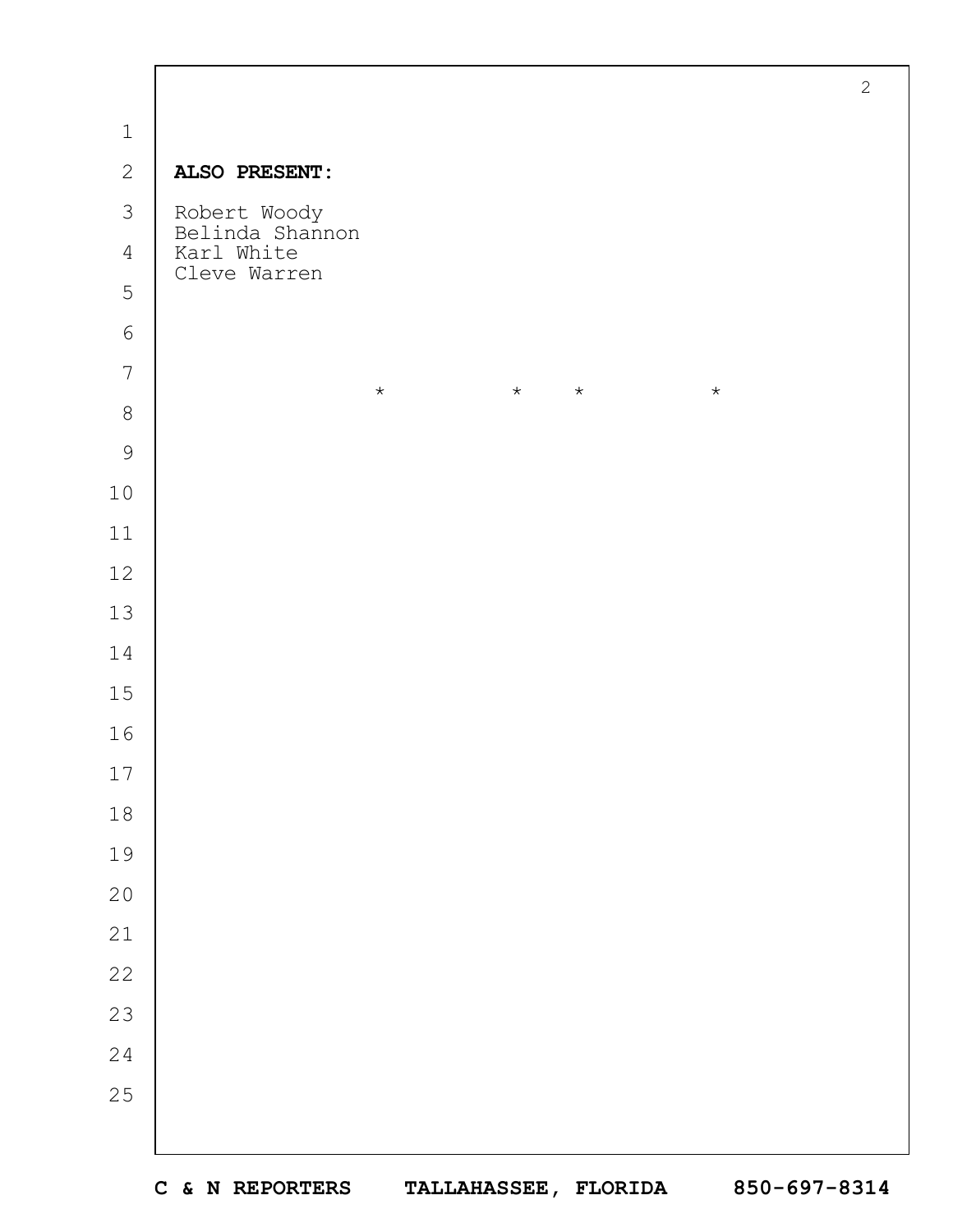1 2 3 4 5 6 7 8 9 10 11 12 13 14 15 16 17 18 19  $20$ 21 22 23 24 25 3 **SPECIAL COMMITTEE ON PRESIDENTIAL EVALUATION** TRUSTEE MOORE: I officially call the Presidential Evaluation Committee meeting to order. If I could get a roll call, Attorney Barge-Miles. ATTORNEY BARGE-MILES: Trustee Moore. TRUSTEE MOORE: Here. ATTORNEY BARGE-MILES: Trustee Alston. TRUSTEE ALSTON: Here. ATTORNEY BARGE-MILES: Trustee Grable. (NO RESPONSE). ATTORNEY BARGE-MILES: Trustee Graham. TRUSTEE GRAHAM: Here. ATTORNEY BARGE-MILES: Trustee Lawson. TRUSTEE LAWSON: Here. ATTORNEY BARGE-MILES: Trustee McWilliams. (NO RESPONSE). ATTORNEY BARGE-MILES: Trustee Montgomery. CHAIRMAN MONTGOMERY: Here. ATTORNEY BARGE-MILES: Madam Chair, you have a quorum. TRUSTEE MOORE: Thank you very much. Our first item of business is a single action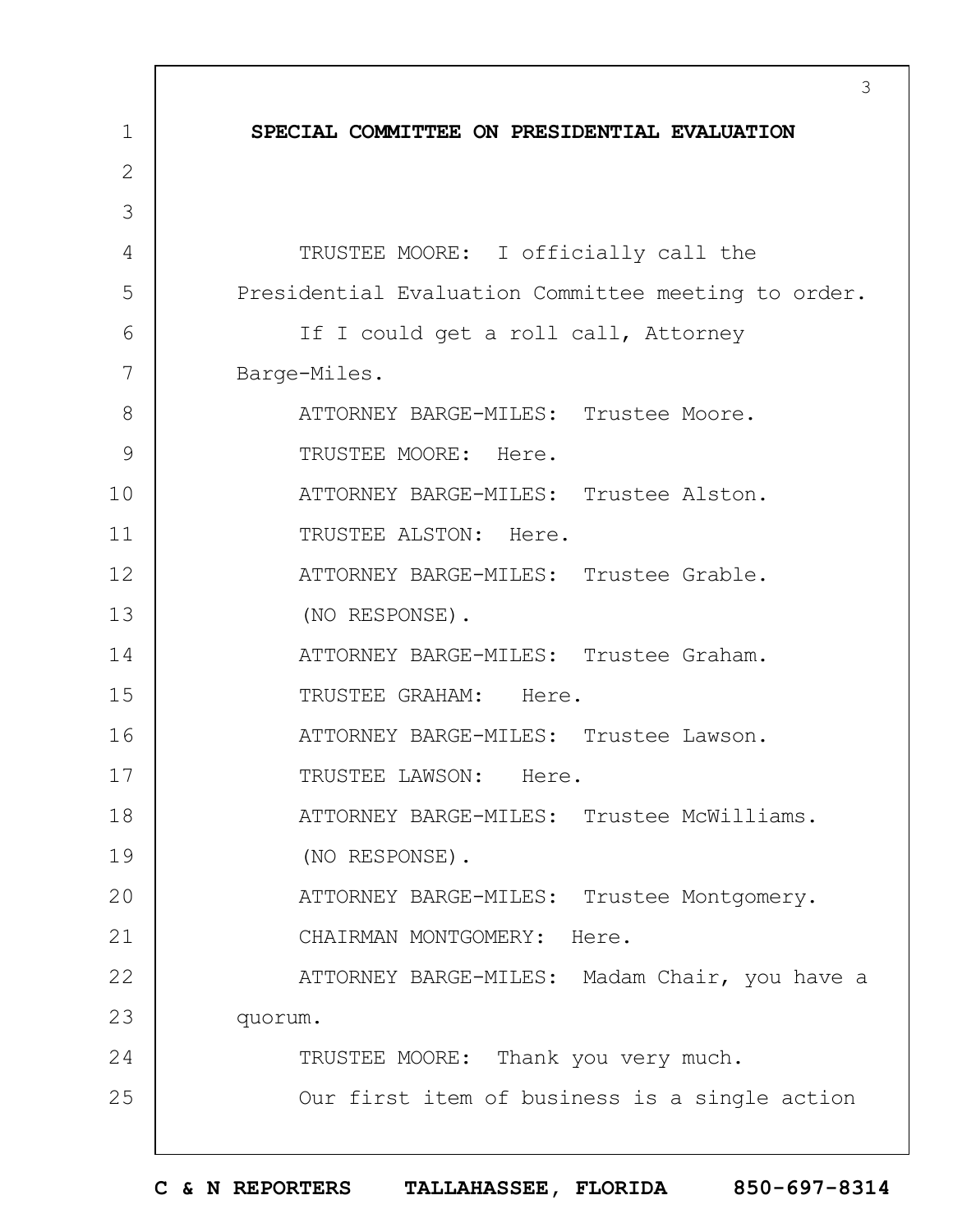1 2 3 4 5 6 7 8 9 10 11 12 13 14 15 16 17 18 19  $20$ 21 22 23 24 25 4 item, and it's approval of the minutes dated April 30th and May 13th. I would like to entertain a motion for approval. TRUSTEE LAWSON: So move. TRUSTEE ALSTON: Seconded. TRUSTEE MOORE: Okay. It's been properly motioned and seconded that the minutes for April 30th and May 13th respectfully be approved. All those in favor, please acknowledge with the sign aye. (AFFIRMATIVE INDICATIONS). TRUSTEE MOORE: Opposers. (NO RESPONSE). TRUSTEE MOORE: Okay. It is absolutely accepted. Our next items are informational in nature. It's to bring you up to speed regarding the two charges that this Presidential Evaluation Committee has, the first of which involves review and evaluation of our President, and the second involves approval of 2015/2016 goals and objectives. The first item, and you'll note that there are supplemental documents that follow your agenda, is a timeline review. I would draw your attention to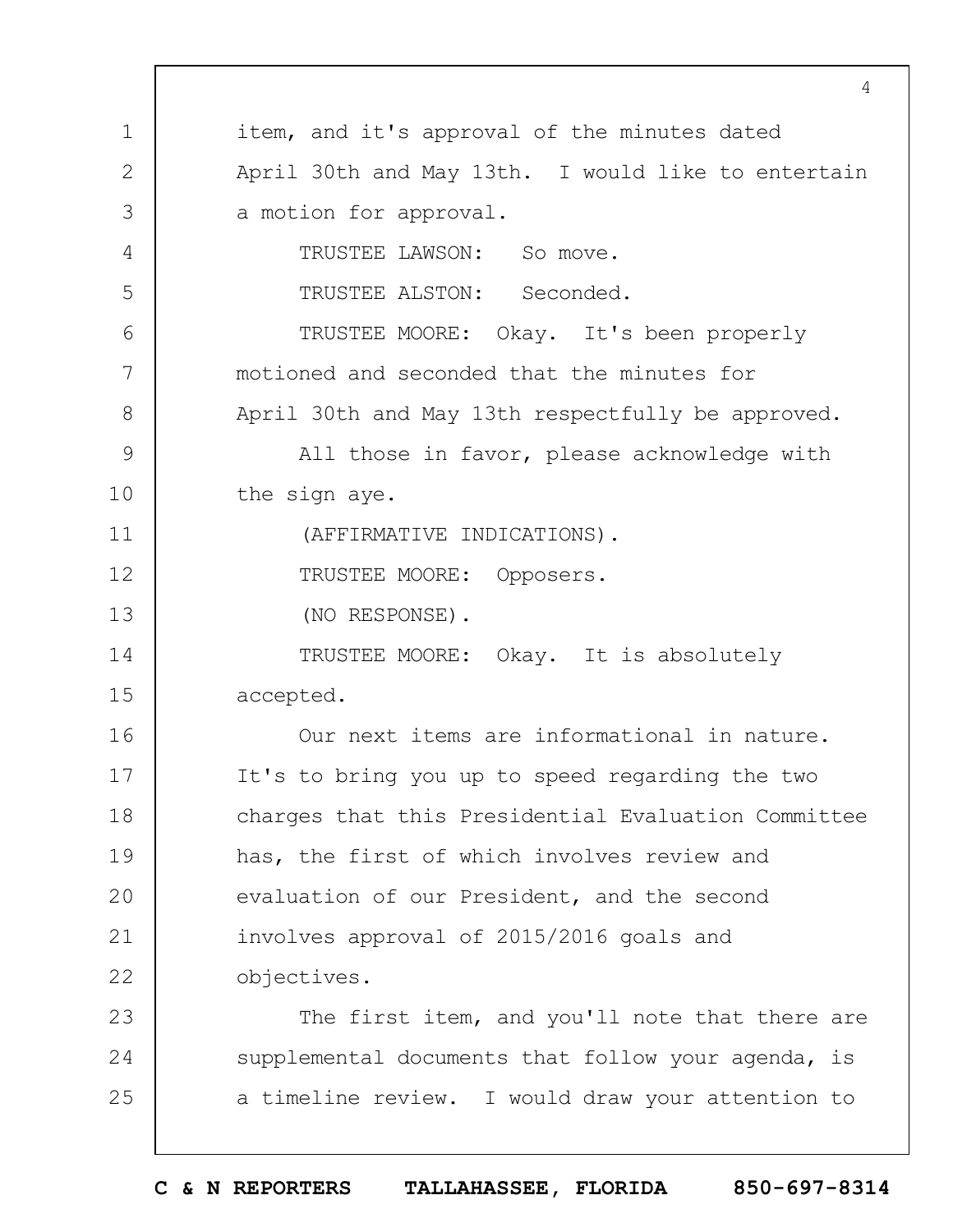this document and, actually, Page 2 of it, and you'll see listed in red where we are in our efforts.

We have completed all milestones stated, briefly. We are at this juncture where we have received the President's self-assessment and we are now in the full evaluative phase for the Board with the deadline being July 8th that your responses will be submitted on or before.

Comments, questions? Otherwise, we are moving forward the timeline with no delays in sight.

(NO RESPONSE).

1

2

3

4

5

6

7

8

9

10

11

12

13 14 15 16 17 18 19  $20$ 21 TRUSTEE MOORE: Okay. I will move then generously down to Item B, evaluation and submission process. There is not a document that corresponds to that; it's just more informational in nature, making sure that you understand the submission process included in the communication that went out earlier in the week. It pointed to not only the deadline but the process for submitting your evaluation.

22 23 24 25 The evaluation lays out the email address as well as the custodian of records who will maintain that information. I wanted to make sure that if there were any questions that those were addressed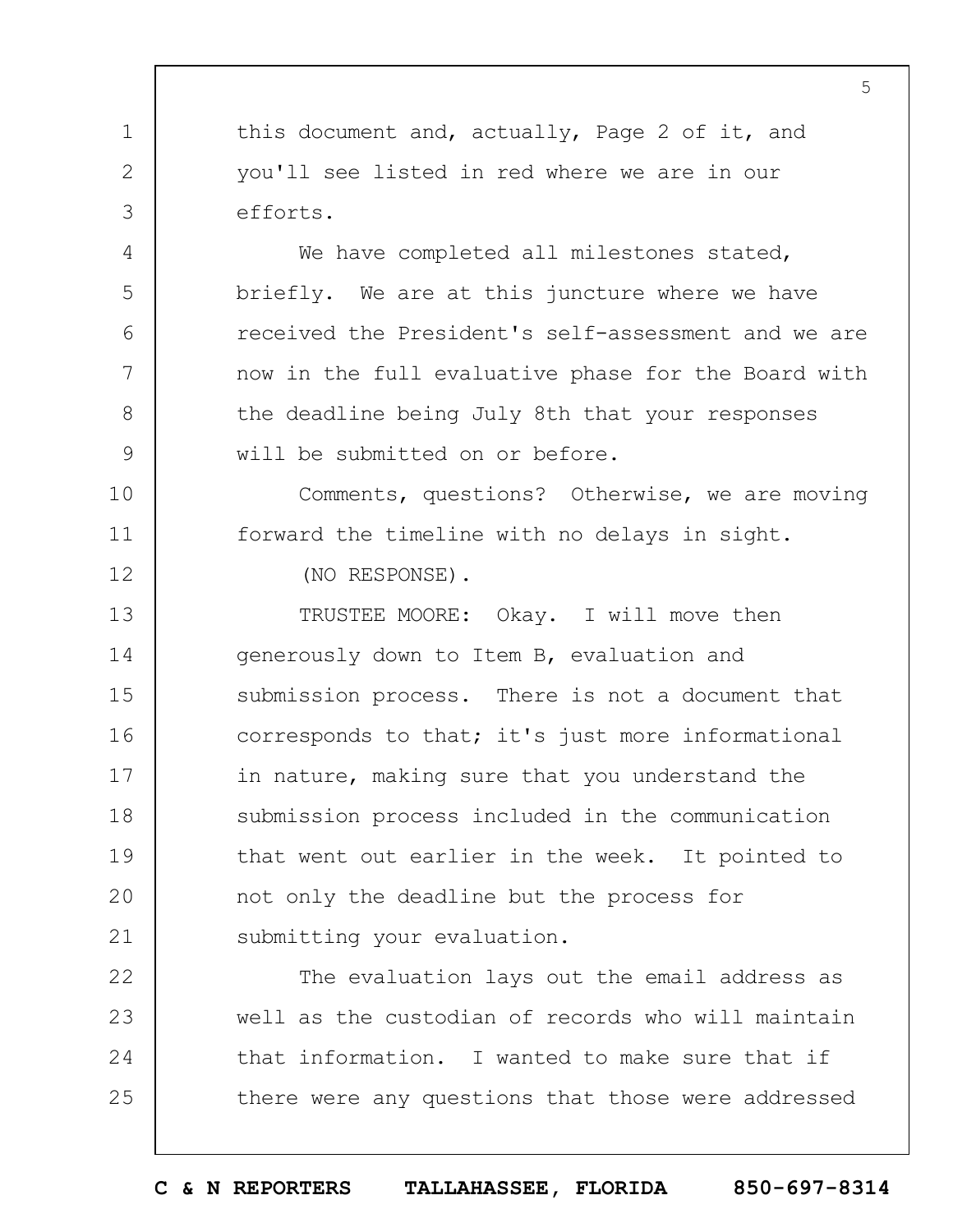2

25

1

at this time.

(NO RESPONSE).

3 4 5 6 7 8 9 10 11 12 13 14 TRUSTEE MOORE: Okay. The next item, Item C, the report summary. I wanted to give you some insight as far as the conversations that have taken place with myself, along with Attorney McKnight, regarding format. Here is what is being proposed as that report summary. That, of course, by way of our process, will involve having a conversation with President Mangum to go over those draft results. And, of course, the Committee then accepting those or reviewing and approving those results and ultimately presenting that information to the full Board for approval.

15 16 17 18 19  $20$ 21 22 23 24 In terms of the information that will be captured during that reporting summary, it will include an at-a-glance of how each of the individual Trustees voted by category. There will be a cumulative column that captures what I call both the quantifiable, the number, how many voted for one of the three categories or areas in terms of satisfaction level; it will also include a highlight in terms of what was the majority rating for that category.

Again, it's a two-parter. The second part of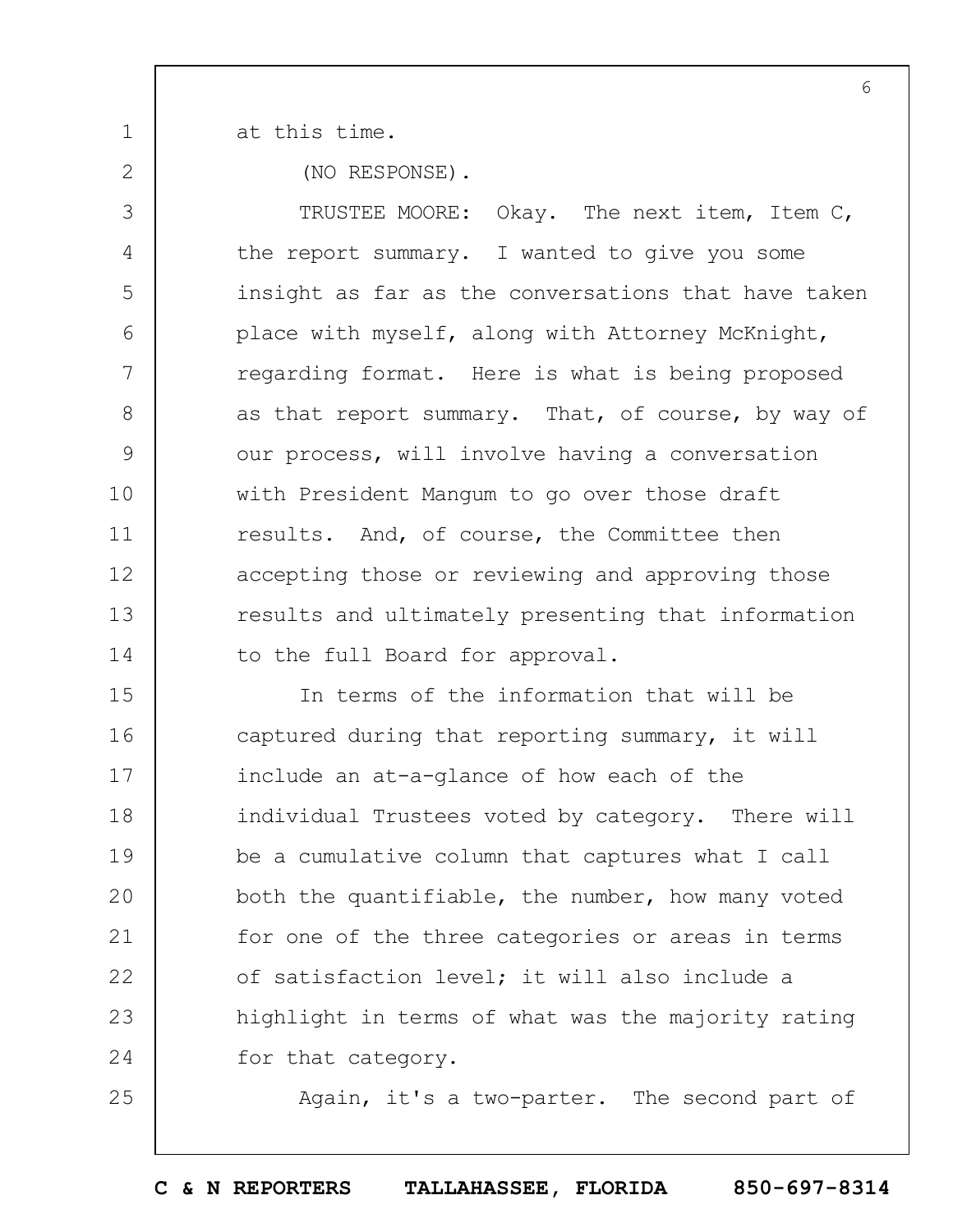which will involve an at-a-glance of any and all comments collected and provided by each of the Trustees. Again, this is concept at this juncture, but without any, I guess, objections to moving forward, that is what you will see in terms of a summative document.

1

2

3

4

5

6

7

8

9

10

Comments, questions?

(NO RESPONSE).

TRUSTEE MOORE: Okay. You all are easy, or either just maybe worn down.

11 12 13 14 15 16 17 18 19  $20$ 21 22 23 We will transition to our next item, which is Item 5, and that's the 2015/2016 priority goals and objectives. You do have this document in your packet. I will share with you that per the request of the Committee, President Mangum has moved forward and added the additional items that were requested. They included not only highlighting the goals and objectives that she was proposing, but also indicating what the performance metric would be in terms of measuring it and, for our ability, to know whether it was met; and also identifying whether this was an ongoing goal or a new goal that was being presented for your view.

24 25 I would remind you that the goals and objectives in terms of the headings selected, they

**C & N REPORTERS TALLAHASSEE, FLORIDA 850-697-8314**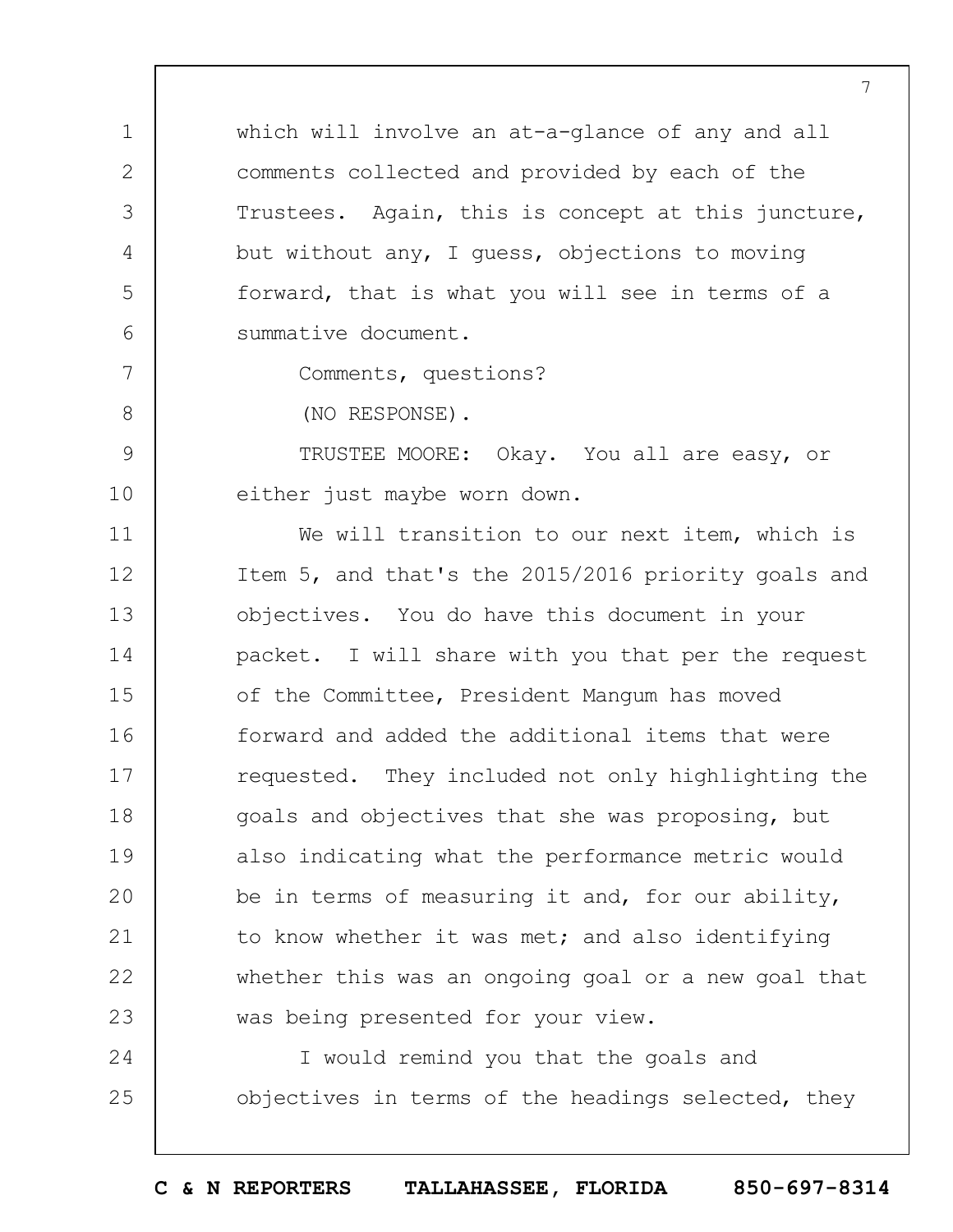1 2 3 4 5 6 7 8 9 10 11 12 13 14 15 16 17 18 19  $20$ 21 22 23 24 25 are in alignment with the 2010/2020 plan that was approved by this Board sometime ago. So that is where you draw that information. TRUSTEE ALSTON: Madam Chair. TRUSTEE MOORE: Sure, Trustee Alston. TRUSTEE ALSTON: Yes, thank you so much. And the reason I don't have any comments previously is because you've done a thorough job. But let me just ask this first, I think the question I originally had on the '15/'16, the goals and objectives, I know that some of the performance metrics -- the quantitative numbers, I know I think we had that conversation  $-$ - do we know what that baseline is, so going from what to what, or what are we are comparing it to? And, of course, that applies to several different categories. TRUSTEE MOORE: Absolutely. Here is where we are, the document that follows the annual goals and objectives includes a listing of the Committee action items. Those action items, including the one that you asked for specific to the trend lines, establishing a benchmark, they are still listed in a pending status. I wanted to bring this before your attention. I know that  $-$  and honestly, if we can go in

8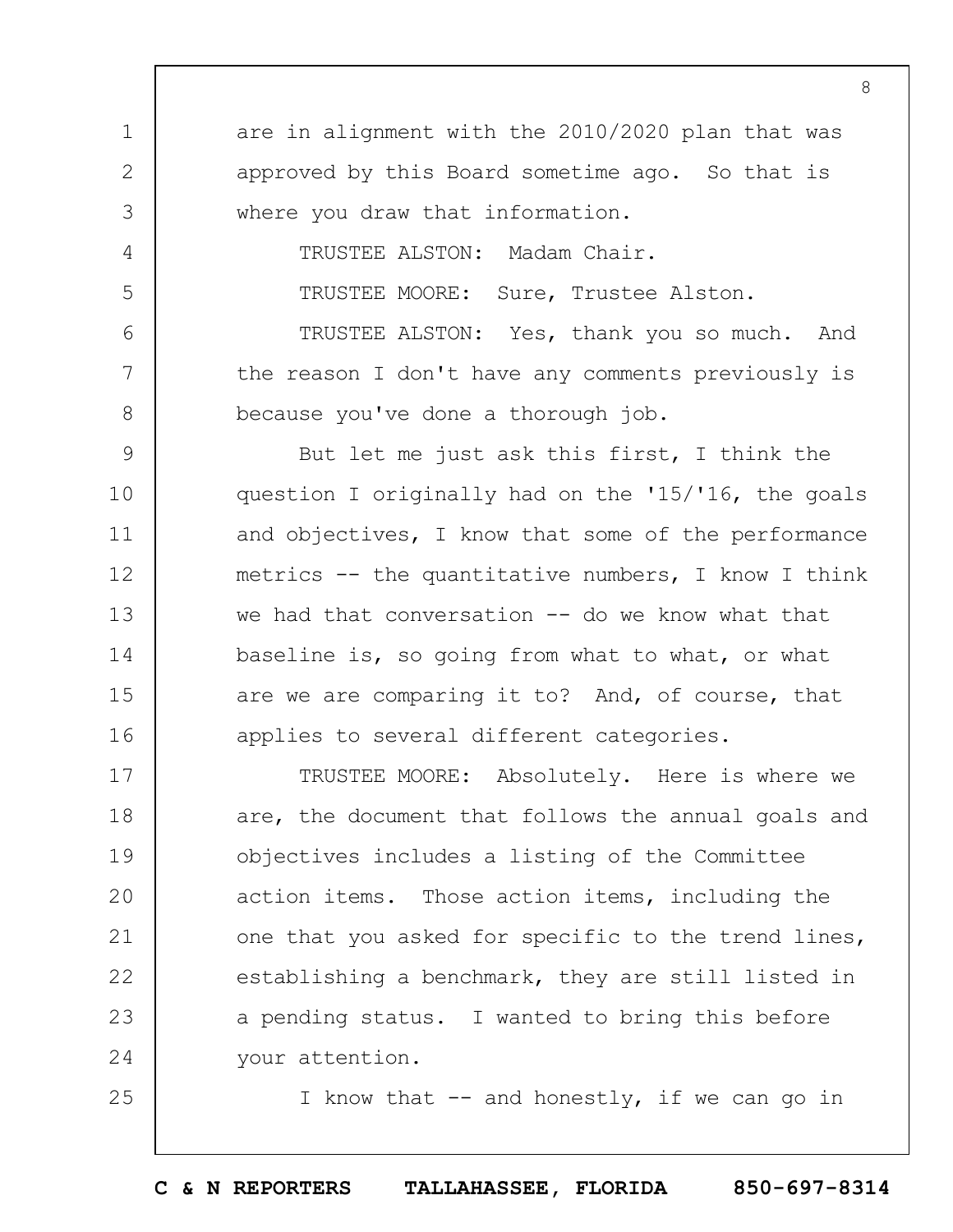order, the first one relative to identify and contacting four to five institutions to determine how they are effectively measuring the president and what goals and objectives they have in place, you will find that we are going to go over that next. That is available.

1

2

3

4

5

6

7

8

9

10

11

12

What is not complete on this task right now and what was actually tied to this Committee is also finding out what those other SUS institutions have in place relative to their procedures. So this could be something that could be adopted, looked at moving forward and in the future.

13 14 15 16 17 18 19  $20$ 21 I would note that Joyce Ingram, the team, she has done an exceptional job in pulling together a huge handy-dandy notebook of material from across not only the State of Florida -- and this has been in collaboration with Attorney McKnight and Attorney Barge-Miles, but a tremendous job in pulling information together that I think will put us in a better position as we go forward next year.

22 23 24 25 The other two pending items, the second one brought up by Trustee McWilliams was regarding facility usage and what our process was because there is a goal that's tied to that, that is still

**C & N REPORTERS TALLAHASSEE, FLORIDA 850-697-8314**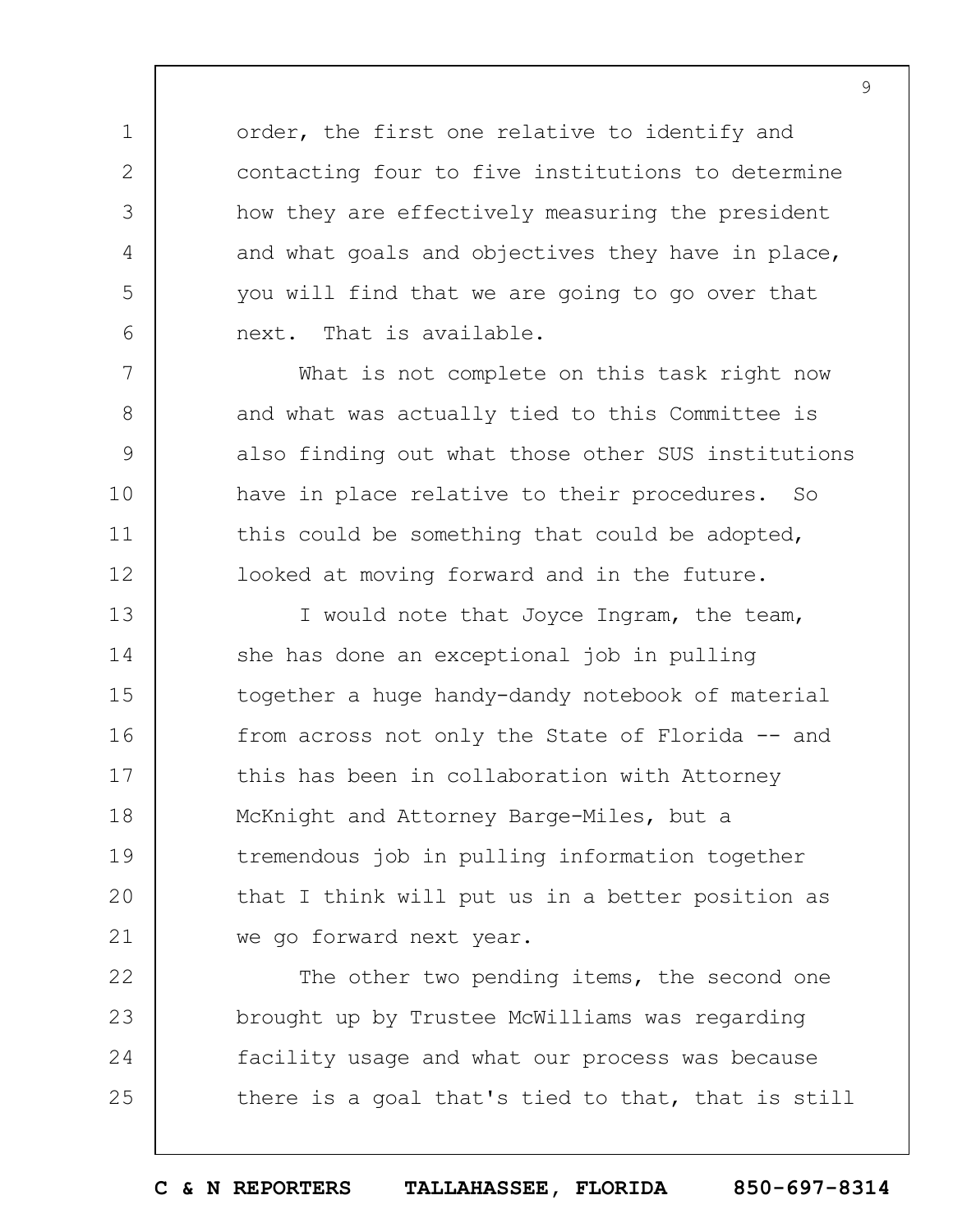pending. And then Item 3 is still pending relative to the benchmark data.

1

2

3

4

5

6

7

I have spoken with President Mangum and she is aware, and she has communicated that to the staff as well, that this information is needed prior to this Board's approval and adoption of 2015/2016 goals.

8 9 10 11 12 13 14 I would share with you that our date for approval, it says on or before July 1st, so we will have to reconvene, but time is of the essence in terms of providing that information. And I'd probably, at this juncture, just engage President Mangum in asking for her comments on those two items.

15 16 17 18 19  $20$ 21 22 23 PRESIDENT MANGUM: We were in the process of gathering -- well, the process and procedure, I think there may have been some confusion on our part about who held the process and who was actually keeping count. So the facilities staff is looking at the count because we have requests for use of facilities by different organizations and they have to go through an approval, so we have to gather those accounts.

24 25 The process, whether or not, is with the external relations people or with the facilities

**C & N REPORTERS TALLAHASSEE, FLORIDA 850-697-8314**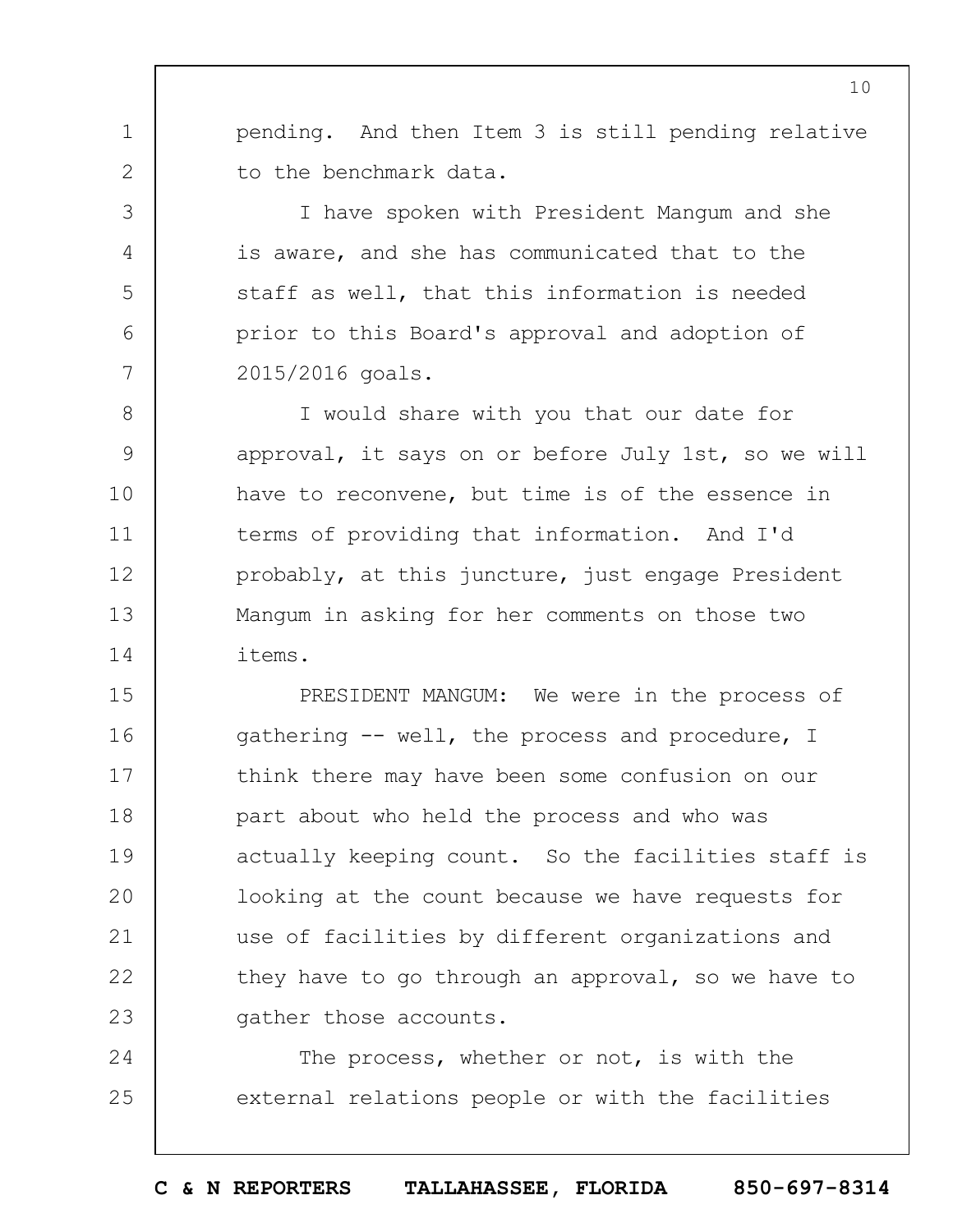1 2 3 4 5 6 7 8 9 10 11 12 13 14 15 16 17 18 19  $20$ 21 22 23 24 people. We just have to have those groups get together to coordinate the response. And with vacation schedules, we have not been able to, I think, put the data table together unless VP -- I'll yield to VP Cassidy. TRUSTEE MOORE: Absolutely. PRESIDENT MANGUM: He has some updated information. Thanks. TRUSTEE MOORE: Thank you. VICE PRESIDENT CASSIDY: Since yesterday afternoon and this morning, I've received about five or six different reports from different venues and different people who schedule events and set up events at various places on the campus. Because of the other things we've been doing today, I haven't had a chance to review them, but I currently expect that we should be able to  $-$ - I'll be able to review, and if there are any clarifications that are needed, we should be able to have that data to you, I think realistically, by Thursday in terms of the baseline on those things. Those things have been coming in but just haven't had -- I haven't had a chance to review them and make sure I'm comfortable that we've met

11

the requirements of what you're looking for.

25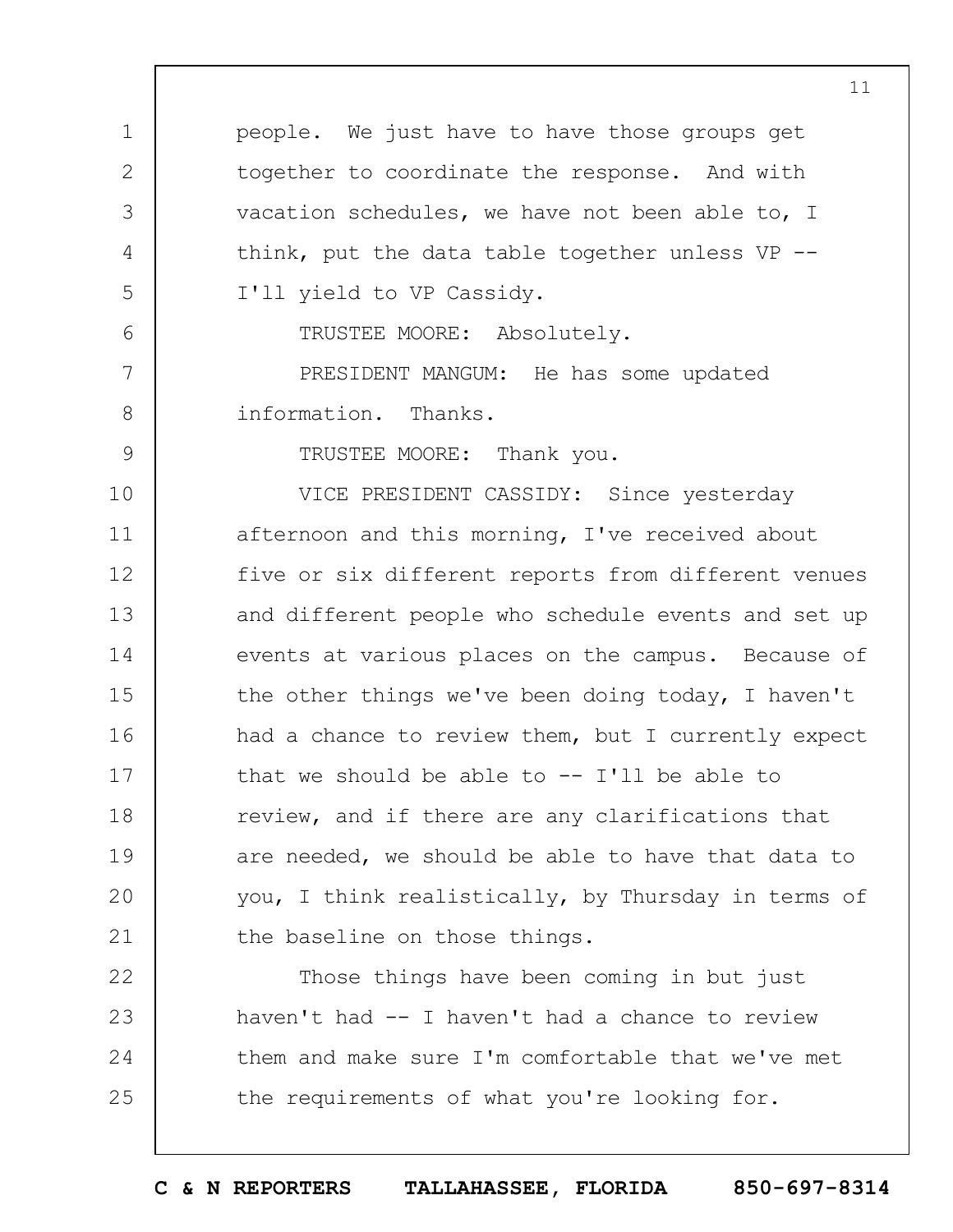TRUSTEE MOORE: Thank you very much, VP Cassidy.

1

2

3

4

5

6

7

8

9

25

Thank you very much, President Mangum, and I'd probably also lean to you and ask just for your feedback on the evaluation process because it has been a collaborative effort in terms of engaging in probably lots of emails from me as well, but certainly engaging from your perspective any thoughts.

10 11 12 13 14 15 16 17 18 19  $20$ 21 22 23 24 PRESIDENT MANGUM: Well, now that I understand the entire process, it seems to be a very reasonable one and works well for us getting the metrics and thinking about them and also a way to organize how we report on our campus activity. It continues to inform me about how to get the data on some of the objectives that we have, especially -this one is a really good example because we want to invite the campus -- and more people to the campus, to use it, because it's a source of revenue for facilities use. And I get a lot of requests for waivers for facilities use, so for me it's a valuable proposition for the University as well as also making it available and open to the community.

So the kinds of questions that are being asked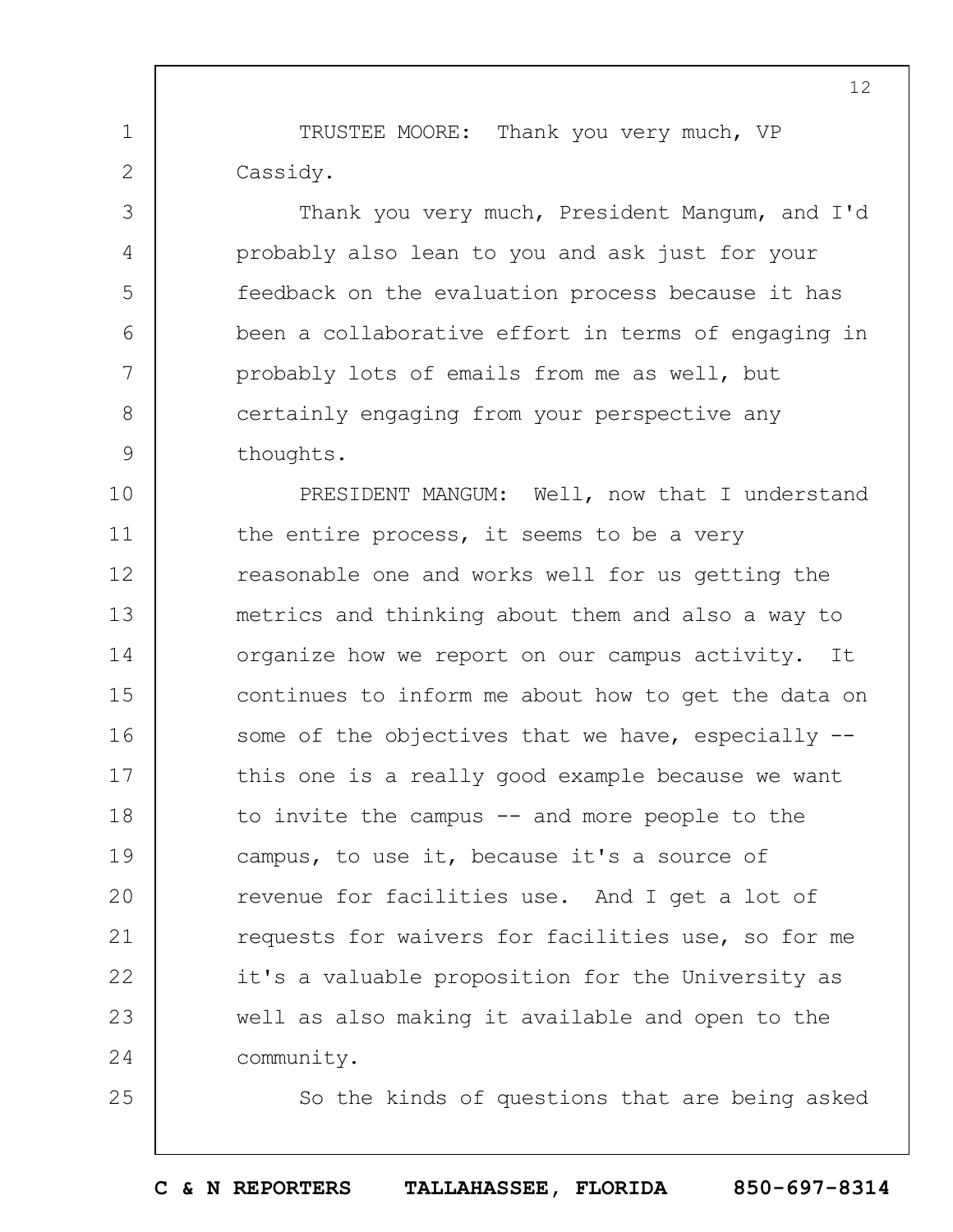and the metrics are very helpful and informative because then we can actually pinpoint our impact rather than just having a sense that people -- more people are here and present. We can plan for it and also use it as a revenue source.

TRUSTEE MOORE: Okay. Well, thank you for that feedback.

Questions as we transition into the at-a-glance document that we do have available and has been provided?

(NO RESPONSE).

1

2

3

4

5

6

7

8

9

10

11

12 13 14 15 TRUSTEE MOORE: If not, then we'll move forward with the Presidential goals comparison document that was requested and that was generated by way of the Committee.

16 17 18 19  $20$ 21 You will find that regarding this document there were five institutions part of the SUS that were reviewed. The category in terms of criteria that we looked at was they met the research university criteria and it also aligned with being included in our 2015 work plan.

22 23 24 25 Of those five institutions, I have made some observations for you, and certainly you can draw your own conclusions on this; but on the very back, the second page, the general observations were that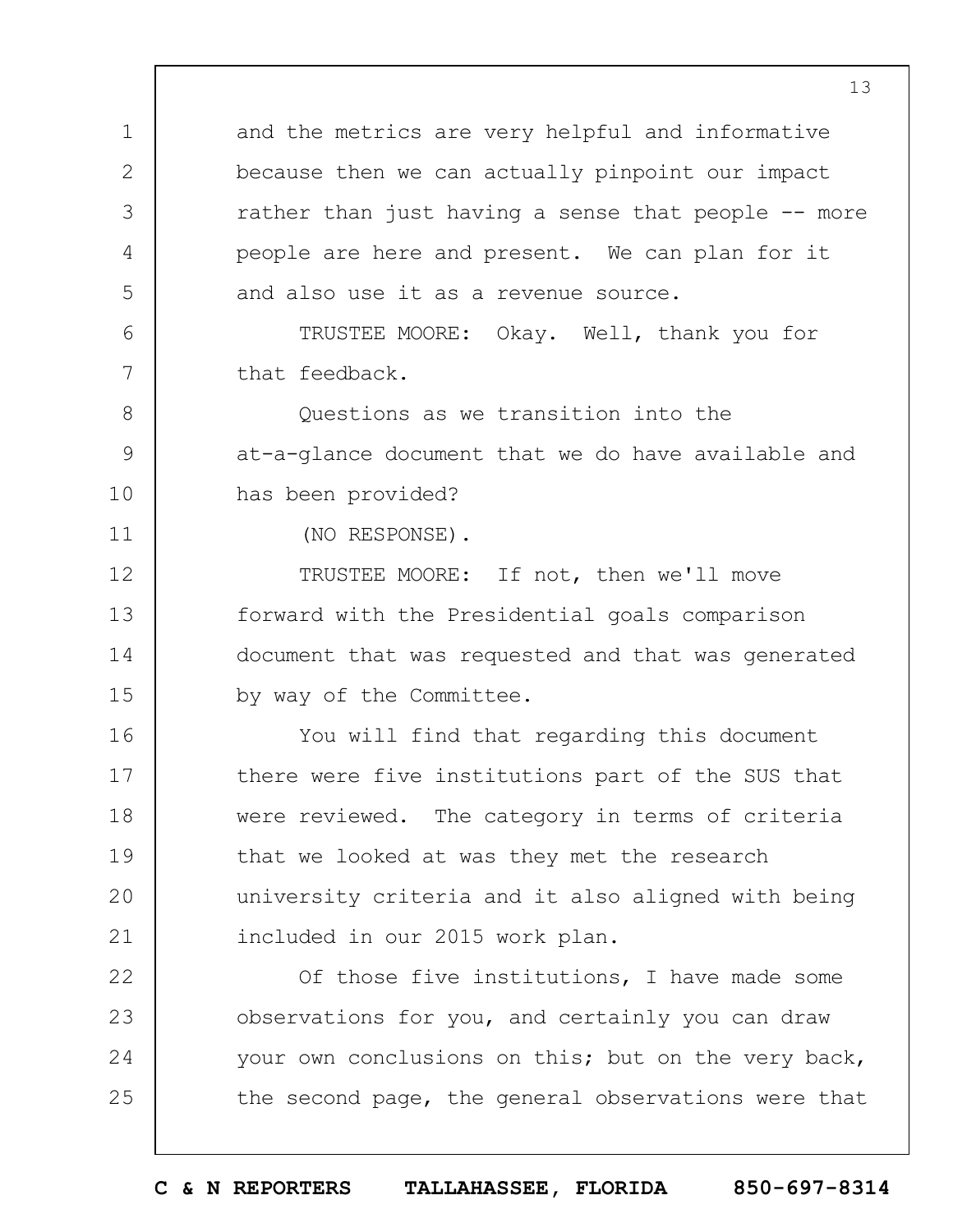50% of the SUS institutions included as a goal when measuring the overall effectiveness of their president the following: Student success; distance learning; research; fundraising; athletics; value partnerships; recruit high quality faculty; and diversity.

1

2

3

4

5

6

7 8 9 10 11 12 13 14 I think the next question that would probably come to your minds is whether those are already reflected in the draft goals that were provided by the President, and I will tell you that I have confirmed that as well. So we are not off base in our thinking, and certainly the information that's being shared has been shared already by President Mangum.

15 16 17 18 19  $20$ 21 22 23 24 25 Our next step in this process, finally, will include receipt of the backup or supplemental documentation that will be coming from VP Cassidy; otherwise, we should be in a very good position to move forward and complete both of the objectives tied to this particular Committee. TRUSTEE ALSTON: Madam Chair. TRUSTEE MOORE: Yes, sir. TRUSTEE ALSTON: And thank you so much for this comparison. So this really shows that we have a real comprehensive tool as we are looking at all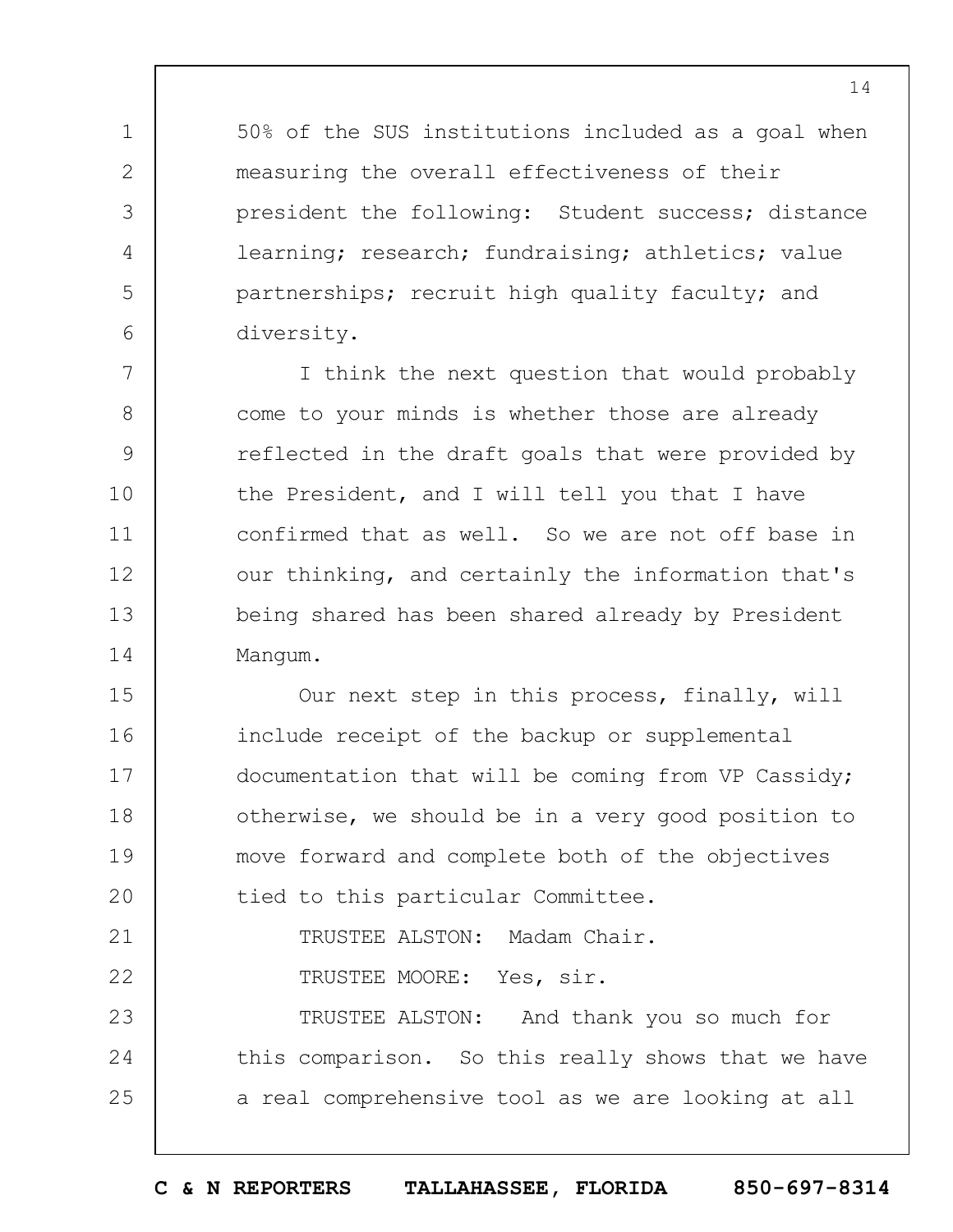1 2 3 4 5 6 7 8 9 10 11 12 13 14 15 16 17 18 19  $20$ 21 22 23 24 25 15 of the goals for the University. TRUSTEE MOORE: You're absolutely right, Trustee Alston. Other comments? TRUSTEE LAWSON: Just a question and I'm looking at the Presidential goals comparison, and it's on the second page: Legislative goal, re - really referencing funding. And I'm trying to recall if we had a specific target at one point for -- because I think this relates to state appropriations, if I'm not tracking correctly. But I thought we at least had a target in mind, either percent increase over a year ago or a specific target in mind, but I just don't see a green check mark. That's what really prompted me because I thought we had a goal in that space. TRUSTEE ALSTON: It was fundraising. TRUSTEE MOORE: I will confirm that. I do recall, again, from our conversations that when we've identified what our focus would be regarding a legislative agenda that there was a dollar figure attached to that. So I would actually task Attorney Barge-Miles with verifying the complete list as well as providing what that number is. TRUSTEE LAWSON: And then, also, in the area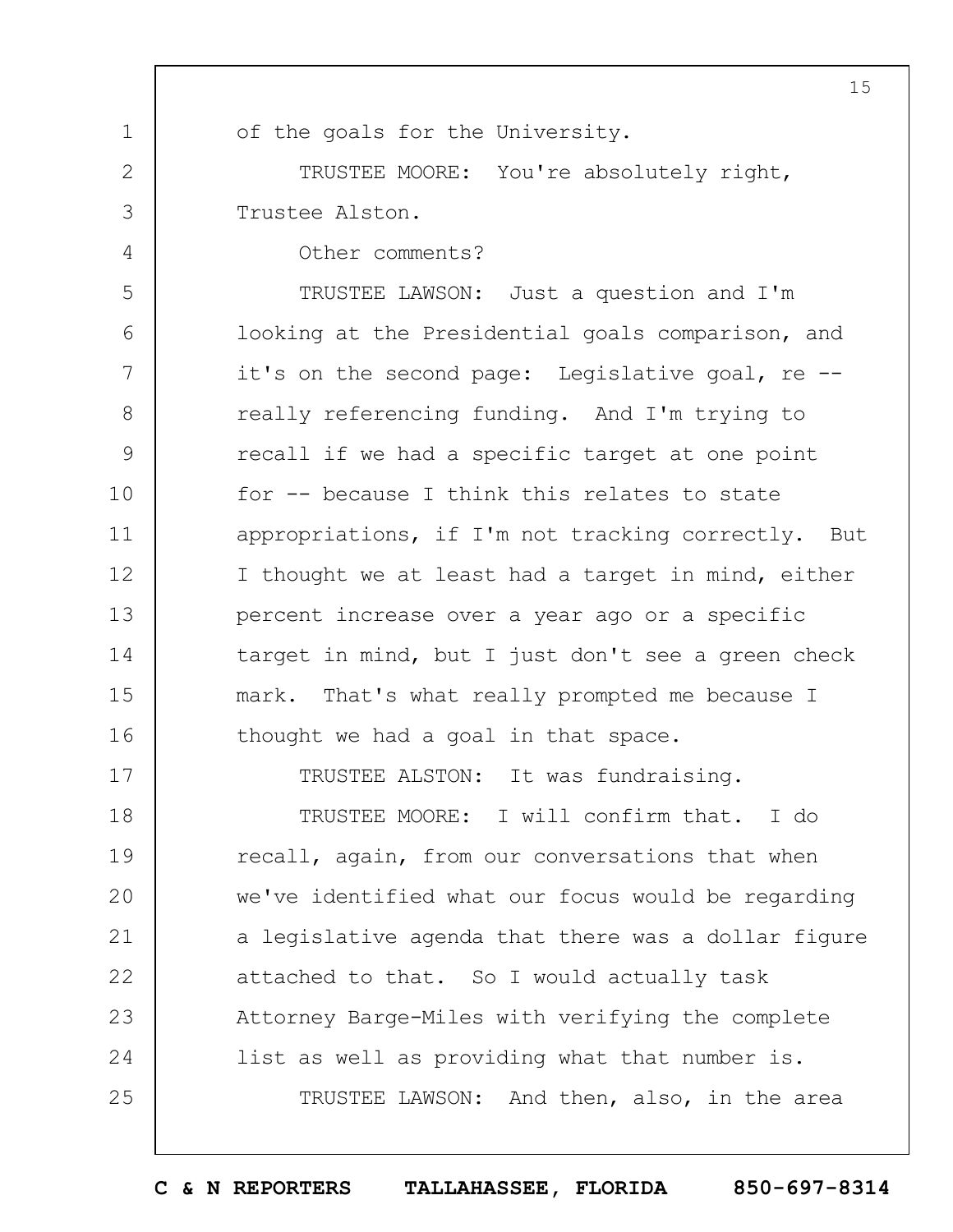of fundraising and the strategic initiatives, typically we've asked the President to commit to a dollar amount in that area. You know, for various reasons, you know, we may or may not be at the number, but I know that previously the Foundation would always give us an update, kind of where we stood with the major fundraising effort.

1

2

3

4

5

6

7

8 9 10 11 12 13 14 15 16 17 18 19  $20$ So I would just say, you know, I think the more specifics we can put in here the better, you know, because it gives us clarity around what we're driving toward and I think, you know, gives the President clarity around, am I there, close, not there, et cetera. So that's all I'd ask, not to go through each one individually, but that we relook at them to have as many specifics in them as we can because, again, historically, even around student population, we've had the access and opportunity target; we've had a total enrollment target; we've had a total capital campaign or fundraising target, et cetera.

21 22 23 24 25 Some of these -- I think these are good, but I'd just ask us to just, you know, just take a second look at them from the standpoint of, you know, can we create specific targets? And also just the doability. I see one around, you know,

**C & N REPORTERS TALLAHASSEE, FLORIDA 850-697-8314**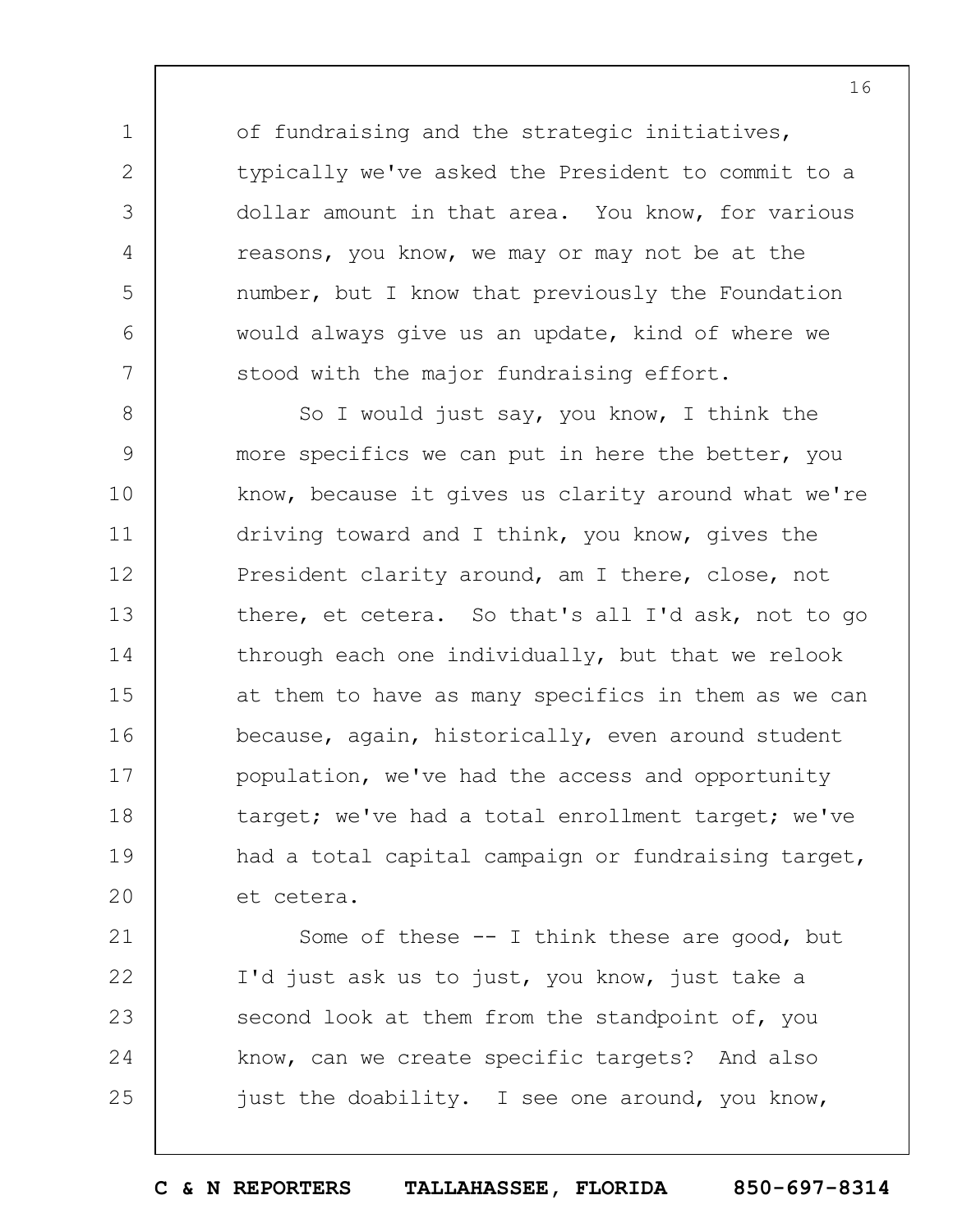1 2 3 4 5 6 7 8 9 10 11 12 13 14 15 16 17 18 19  $20$ 21 22 23 24 25 maintaining a status in U.S. News and World Reports. That may be a little out of our control, so just from the standpoint of doability. You know, are we asking for things that are outside of the President's control. I mean I'm not sure if she can control whether or not U.S. News and World Reports or Princeton Review think we're in great shape or not. So let's just relook at these for what's in her control -- TRUSTEE MOORE: Right. TRUSTEE LAWSON: -- what's out, and then as many specific targets as we can. TRUSTEE MOORE: I would offer two comments. TRUSTEE LAWSON: Yes. TRUSTEE MOORE: And certainly the ability, too, for President Mangum to chime in. Relative to U.S. News, this was actually a goal that was put forward by President Mangum. TRUSTEE LAWSON: Okay. TRUSTEE MOORE: And from my own individual perspective, I would see this as a stretch goal. And whenever you are setting goals, stretch goals are absolutely important, they move you to the next level. With regard to the major fundraising, on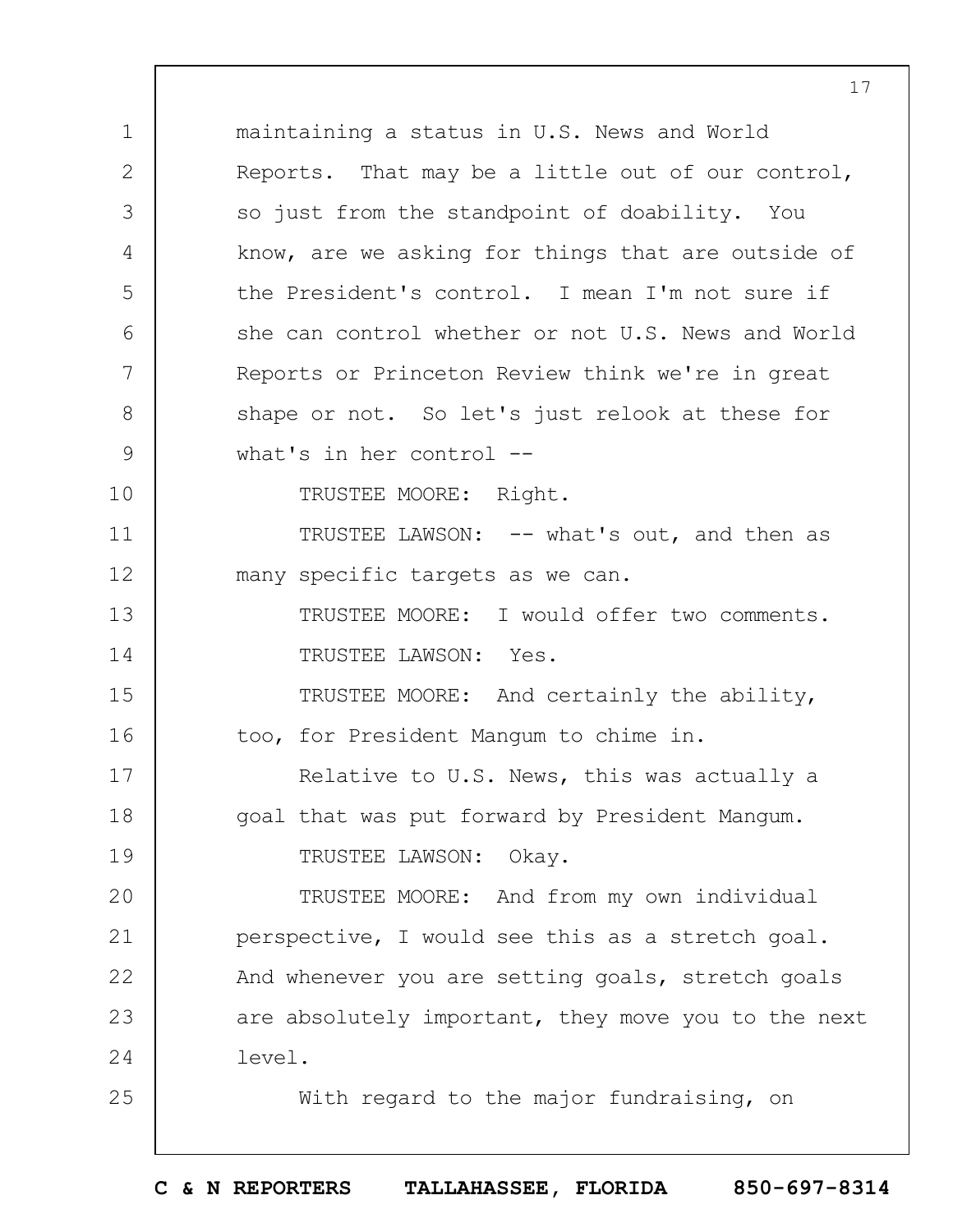1 2 3 4 5 6 7 8 9 10 11 12 13 14 15 16 17 18 19  $20$ 21 22 23 24 25 Page 3 of the goal document, from my vantage point, it lists as a metric a plan, and the plan would include a number. Am I off base with that? (PRESIDENT MANGUM SHOOK HEAD). TRUSTEE MOORE: Okay. So it would include a number that could be measured and that we could determine whether that goal was met. TRUSTEE LAWSON: Met or not. TRUSTEE MOORE: Other questions? Yes, Trustee Grable. TRUSTEE GRABLE: Under Presidential goals comparison, if we can go down to the research, and we do have improve faculty scholarship and research, and it has publications in parentheses. And some of you from the Academic Affairs meeting on May 18th may recall that one of the issues that we added to the work plan was faculty work loads and course loads, and that really would impact the research evaluation topic, and I think that should be included there. TRUSTEE MOORE: Okay. And noting that factor, that the workload -- TRUSTEE GRABLE: Faculty, yes, we would say faculty workloads and course loads because that directly influences faculty scholarship and

18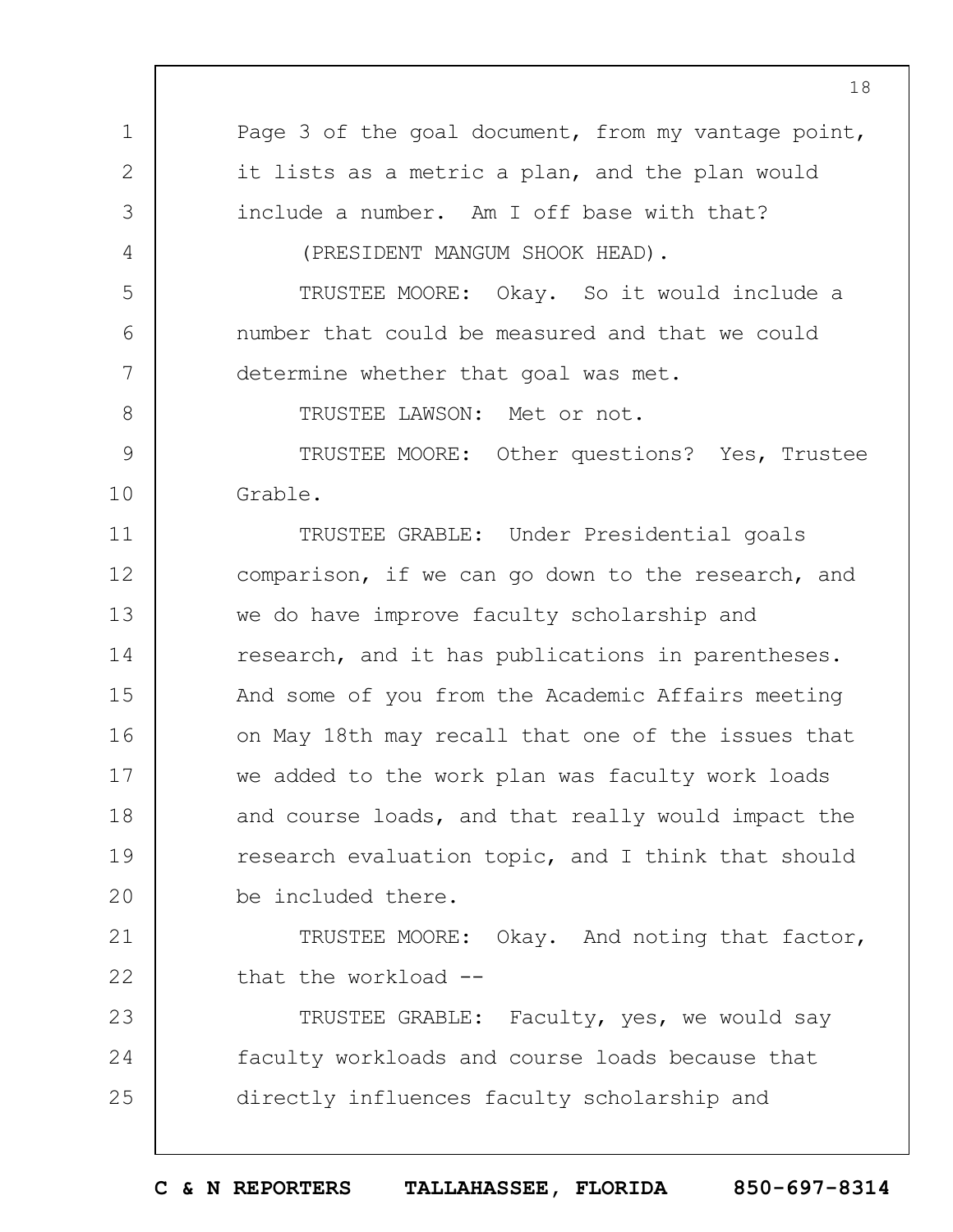1 2 3 4 5 6 7 8 9 10 11 12 13 14 15 16 17 18 19  $20$ 21 22 23 24 25 19 research. TRUSTEE MOORE: Okay. TRUSTEE GRABLE: And we added that to the work plan, so I thought it would be appropriate to add that. TRUSTEE MOORE: Absolutely. We will definitely capture that with an asterisk and note. Other comments related to this item? (NO RESPONSE). TRUSTEE MOORE: If not, we'll transition to miscellaneous, and I will assume that there is also no miscellaneous topics to cover. I would be remiss, not related to the Presidential Evaluation Committee though, if we did not recognize our very own Trustee Graham who got perfect placement, if you will, in today's newspaper regarding her success. So if we could take this moment to acknowledge her success. (APPLAUSE). TRUSTEE MOORE: And we are very proud of you, and certainly you are serving us well as well as the State of Florida. To that end, let's consider this meeting adjourned.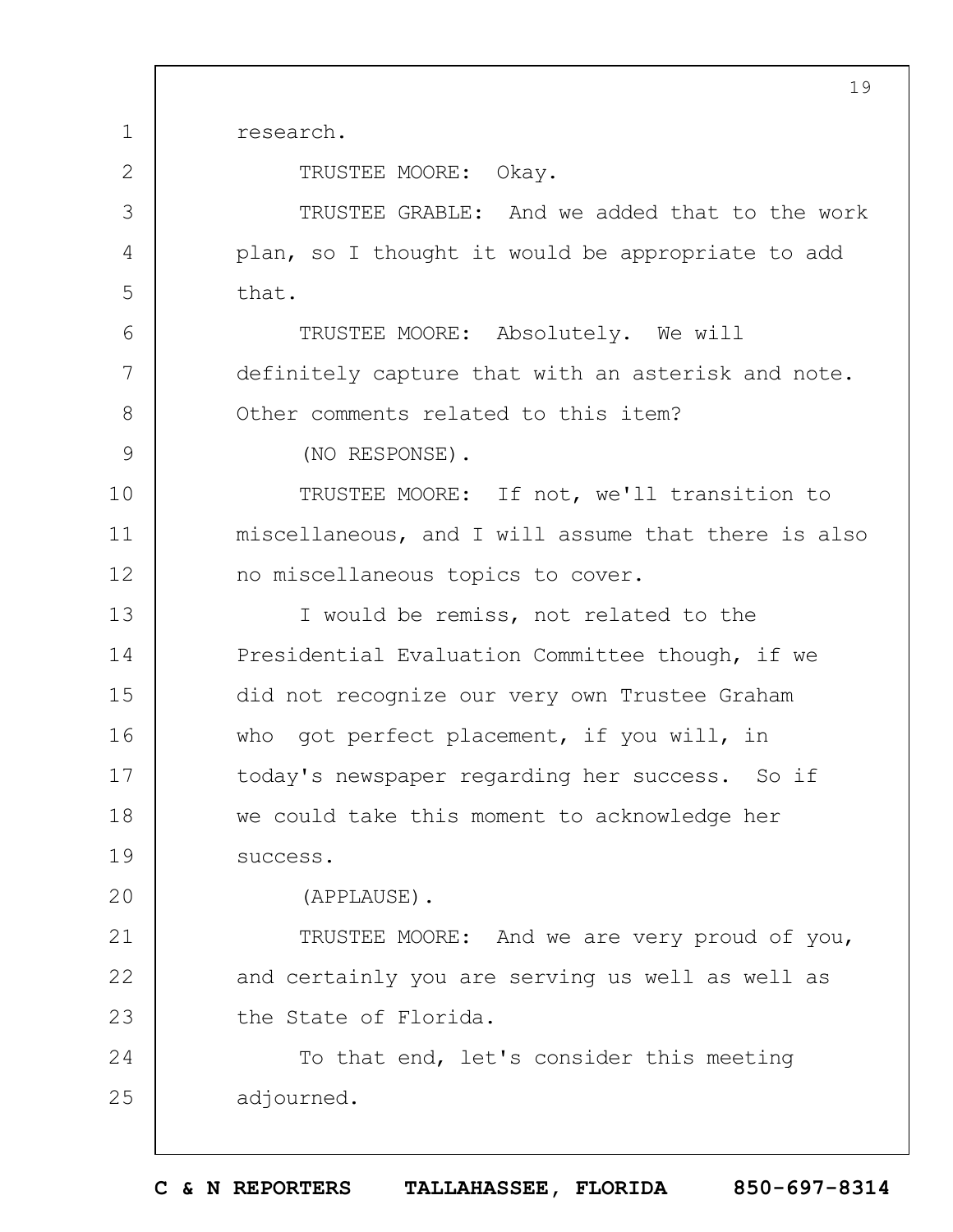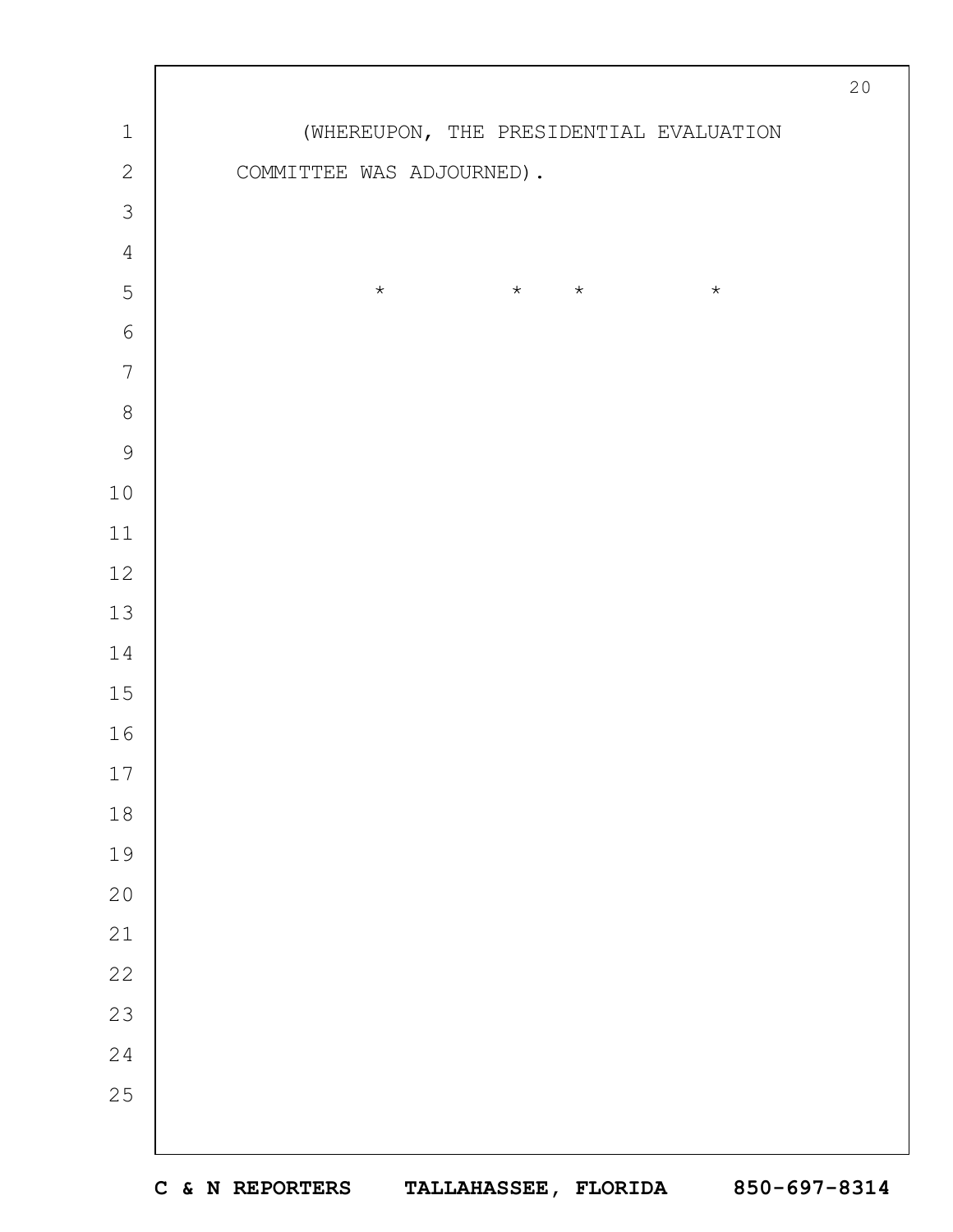|               | 21                                                                                                       |
|---------------|----------------------------------------------------------------------------------------------------------|
| 1             | CERTIFICATE                                                                                              |
| $\mathbf{2}$  |                                                                                                          |
| 3             | STATE OF FLORIDA<br>COUNTY OF LEON                                                                       |
| 4             |                                                                                                          |
| 5             | I, NANCY S. METZKE, RPR, FPR, certify that I<br>was authorized to and did stenographically report the    |
| 6             | foregoing proceedings and that the transcript is a true<br>and complete record of my stenographic notes. |
| 7             | DATED this 17th day of July, 2015.                                                                       |
| $8\,$         |                                                                                                          |
| $\mathcal{G}$ |                                                                                                          |
| 10            |                                                                                                          |
| 11            | NANCY S. METZKE, RPR, FPR<br>Court Reporter                                                              |
| 12            |                                                                                                          |
| 13            |                                                                                                          |
| 14            |                                                                                                          |
| 15            |                                                                                                          |
| 16            |                                                                                                          |
| 17            |                                                                                                          |
| 18            |                                                                                                          |
| 19            |                                                                                                          |
| 20            |                                                                                                          |
| 21            |                                                                                                          |
| 22            |                                                                                                          |
| 23            |                                                                                                          |
| 24            |                                                                                                          |
| 25            |                                                                                                          |
|               |                                                                                                          |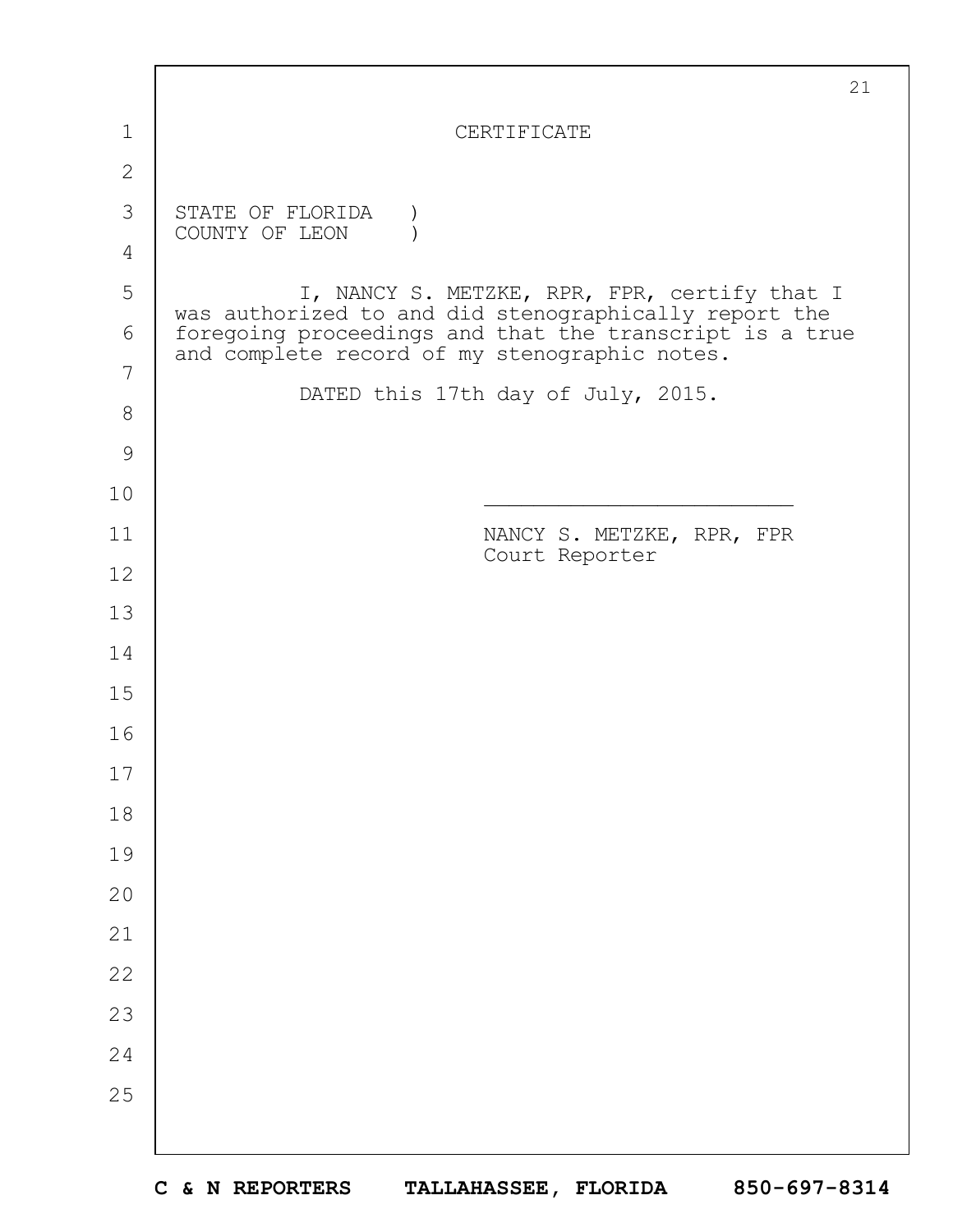|                         |                                                              | 6:17, 7:1, 13:9                 |                                            | 12:24                       |
|-------------------------|--------------------------------------------------------------|---------------------------------|--------------------------------------------|-----------------------------|
|                         | accepted [1] - 4:15                                          | athletics [1] - 14:4            | captured [1] - 6:16<br>captures [1] - 6:19 | comparing $[1]$ - 8:15      |
| $15/16$ [1] - 8:10      | accepting $[1] - 6:12$                                       | attached [1] - 15:22            | Cassidy [3] - 11:5,                        | comparison [4] -            |
|                         | <b>access</b> $[1] - 16:17$<br><b>accounts</b> $[1] - 10:23$ | attention $[2] - 4:25$ ,        | 12:2, 14:17                                | 13:13, 14:24, 15:6,         |
|                         | acknowledge [2] -                                            | 8:24                            | <b>CASSIDY</b> [1] - 11:10                 | 18:12                       |
| 1                       | 4:9, 19:18                                                   | <b>Attorney</b> [5] - 3:6,      |                                            | complete [4] - 9:7,         |
| 13th $[2] - 4:2, 4:8$   |                                                              | 6:6, 9:17, 9:18, 15:23          | categories $[2] - 6:21$ ,<br>8:16          | 14:19, 15:23, 21:6          |
| 17th $[1] - 21:7$       | <b>action</b> $[3] - 3:25$ ,<br>8:20                         | <b>ATTORNEY</b> [8] - 3:8,      | category [3] - 6:18,                       | completed [1] - 5:4         |
| 18th [1] - 18:16        | activity [1] - 12:14                                         | 3:10, 3:12, 3:14, 3:16,         | 6:24, 13:18                                | comprehensive [1] -         |
| <b>1st</b> [1] - 10:9   | add $[1] - 19:4$                                             | 3:18, 3:20, 3:22                | <b>certainly</b> $[5] - 12:8$ ,            | 14:25                       |
|                         | added [3] - 7:16,                                            | authorized $[1]$ - 21:5         | 13:23, 14:12, 17:15,                       | concept $[1] - 7:3$         |
| $\mathbf{2}$            | 18:17, 19:3                                                  | available $[3] - 9:6$ ,         | 19:22                                      | <b>CONCLUDED [1] -</b>      |
|                         | additional $[1] - 7:16$                                      | 12:23, 13:9                     | <b>CERTIFICATE [1] -</b>                   | 1:13                        |
| $2$ [1] - 5:1           | address $[1] - 5:22$                                         | aware [1] - 10:4                | 21:1                                       | conclusions [1] -           |
| 2010/2020 [1] - 8:1     | addressed [1] - 5:25                                         | aye [1] - 4:10                  | certify $[1] - 21:5$                       | 13:24                       |
| $2015$ [3] - 1:11,      | adjourned [1] -                                              |                                 | cetera [2] - 16:13,                        | confirm [1] - 15:18         |
| 13:21, 21:7             | 19:25                                                        | B                               | 16:20                                      | confirmed [1] -             |
| 2015/2016 [3] - 4:21.   | ADJOURNED) [1] -                                             |                                 | Chair [3] - 3:22, 8:4,                     | 14:11                       |
| 7:12, 10:7              | 20:2                                                         | backup [1] - 14:16              | 14:21                                      | confusion $[1] - 10:17$     |
|                         | adopted [1] - 9:11                                           | BALLROOM [1] -                  | <b>CHAIR</b> [1] - 1:7                     | consider [1] - 19:24        |
| $\overline{3}$          | <b>adoption</b> $[1] - 10:6$                                 | 1:15                            | CHAIRMAN <sup>[1]</sup> -                  | contacting $[1] - 9:2$      |
|                         | <b>Affairs</b> [1] - 18:15                                   | Barge [3] - 3:7, 9:18,          | 3:21                                       | continues [1] - 12:15       |
| $3$ [2] - 10:1, 18:1    | AFFIRMATIVE [1] -                                            | 15:23                           | chance [2] - 11:16,                        | control [4] - 17:2.         |
| 3093 $[1] - 1:20$       | 4:11                                                         | <b>BARGE</b> [8] - 3:8,         | 11:23                                      | 17:5, 17:6, 17:9            |
| 30th $[2] - 4:2, 4:8$   | afternoon [1] - 11:11                                        | 3:10, 3:12, 3:14, 3:16,         | charges $[1] - 4:18$                       | conversation [2] -          |
| 32315-3093 [1] - 1:21   | agenda [2] - 4:24,                                           | 3:18, 3:20, 3:22                | check [1] - 15:14                          | 6:9, 8:13                   |
|                         | 15:21                                                        | Barge-Miles [3] -               | chime [1] - 17:16                          | conversations [2] -         |
| 4                       | ago [2] - 8:2, 15:13                                         | 3:7, 9:18, 15:23                | clarifications [1] -                       | 6:5, 15:19                  |
|                         | aligned [1] - 13:20                                          | BARGE-MILES [8] -               | 11:18                                      | coordinate $[1] - 11:2$     |
| 4:45 $[1] - 1:13$       | alignment $[1] - 8:1$                                        | 3:8, 3:10, 3:12, 3:14,          | clarity $[2] - 16:10$ ,                    | correctly $[1] - 15:11$     |
|                         | ALSO $[1] - 2:2$                                             | 3:16, 3:18, 3:20, 3:22          | 16:12                                      | corresponds [1] -           |
| 5                       | <b>ALSTON</b> $[8] - 1:9$ ,                                  | <b>base</b> $[2] - 14:11, 18:3$ | Cleve [1] - 2:4                            | 5:16                        |
| $5$ [1] - 7:12          | 3:11, 4:5, 8:4, 8:6,                                         | <b>baseline</b> $[2] - 8:14$ ,  | close [1] - 16:12                          | count [2] - 10:19,          |
| $50\%$ [1] - 14:1       | 14:21, 14:23, 15:17                                          | 11:21                           | collaboration [1] -                        | 10:20                       |
| $5:45$ [1] - 1:13       | <b>Alston</b> $[3] - 3:10, 8:5,$                             | <b>Belinda</b> $[1] - 2:3$      | 9:17                                       | <b>COUNTY</b> $[1]$ - 21:3  |
|                         | 15:3                                                         | benchmark [2] -                 | collaborative [1] -                        | <b>course</b> $[5] - 6:8$ , |
| 6                       | <b>amount</b> [1] - 16:3                                     | 8:22, 10:2                      | 12:6                                       | 6:11, 8:15, 18:18,          |
|                         | annual $[1] - 8:18$                                          | better [2] - 9:20, 16:9         | collected [1] - 7:2                        | 18:24                       |
| 697-8314 [1] - 1:21     | APPLAUSE)[1]-                                                | <b>BETTYE</b> [1] - 1:9         | column [1] - 6:19                          | <b>COURT</b> [1] - 1:18     |
| 697-8715 $[1] - 1:21$   | 19:20                                                        | Board [3] - 5:7, 6:14,          | comfortable [1] -                          | Court [1] - 21:11           |
|                         | <b>applies</b> $[1] - 8:16$                                  | 8:2<br><b>BOARD</b> [1] - 1:1   | 11:24                                      | cover $[1] - 19:12$         |
| 8                       | appropriate [1] -                                            | <b>Board's</b> [1] - 10:6       | coming [2] - 11:22,                        | create [1] - 16:24          |
|                         | 19:4                                                         | <b>BOX</b> $[1]$ - 1:20         | 14:17                                      | criteria [2] - 13:18,       |
| $850$ [2] - 1:21        | appropriations [1] -                                         | <b>briefly</b> $[1]$ - 5:5      | <b>COMMENCED [1] -</b>                     | 13:20                       |
| 8th [1] - 5:8           | 15:11                                                        | <b>bring</b> $[2] - 4:17, 8:23$ | 1:13                                       | cumulative $[1] - 6:19$     |
|                         | approval $[7] - 4:1$ ,                                       | <b>brought</b> $[1] - 9:23$     | <b>comments</b> [8] - 5:10,                | custodian $[1]$ - 5:23      |
| 9                       | 4:3, 4:21, 6:14, 10:6,                                       | <b>business</b> $[1] - 3:25$    | 7:2, 7:7, 8:7, 10:13,<br>15:4, 17:13, 19:8 |                             |
|                         | 10:9, 10:22                                                  | $BY$ [1] - 1:17                 | <b>commit</b> [1] - 16:2                   | D                           |
| $9$ [1] - 1:11          | approved $[2] - 4:8$ ,<br>8:2                                |                                 | <b>COMMITTEE [3] -</b>                     | dandy [1] - $9:15$          |
|                         | approving $[1] - 6:12$                                       | C                               | 1:3, 3:1, 20:2                             | data [4] - 10:2, 11:4,      |
| A                       | <b>April</b> $[2] - 4:2, 4:8$                                |                                 | <b>Committee</b> [9] - 3:5,                | 11:19, 12:15                |
| ability [2] - 7:20,     | area [2] - 15:25, 16:3                                       | campaign [1] - 16:19            | 4:18, 6:11, 7:15, 8:19,                    | <b>DATE</b> $[1] - 1:11$    |
| 17:15                   | areas $[1] - 6:21$                                           | campus [4] - 11:14,             | 9:8, 13:15, 14:20,                         | date $[1] - 10:8$           |
| able [4] - 11:3, 11:17, | assessment [1] - 5:6                                         | 12:14, 12:18, 12:19             | 19:14                                      | <b>DATED</b> [1] - 21:7     |
| 11:19                   | <b>assume</b> [1] - 19:11                                    | <b>CAMPUS</b> [1] - 1:15        | communicated [1] -                         | dated $[1] - 4:1$           |
| absolutely [6] - 4:14,  | asterisk [1] - 19:7                                          | candnreporters.                 | 10:4                                       | deadline [2] - 5:8,         |
| 8:17, 11:6, 15:2,       | $AT$ [2] - 1:13, 1:13                                        | com [1] - 1:22                  | communication [1] -                        | 5:20                        |
| 17:23, 19:6             | at-a-glance [3] -                                            | capital [1] - 16:19             | 5:18                                       | definitely [1] - 19:7       |
| Academic [1] - 18:15    |                                                              | capture [1] - 19:7              | community [1] -                            | delays [1] - 5:11           |
|                         |                                                              |                                 |                                            |                             |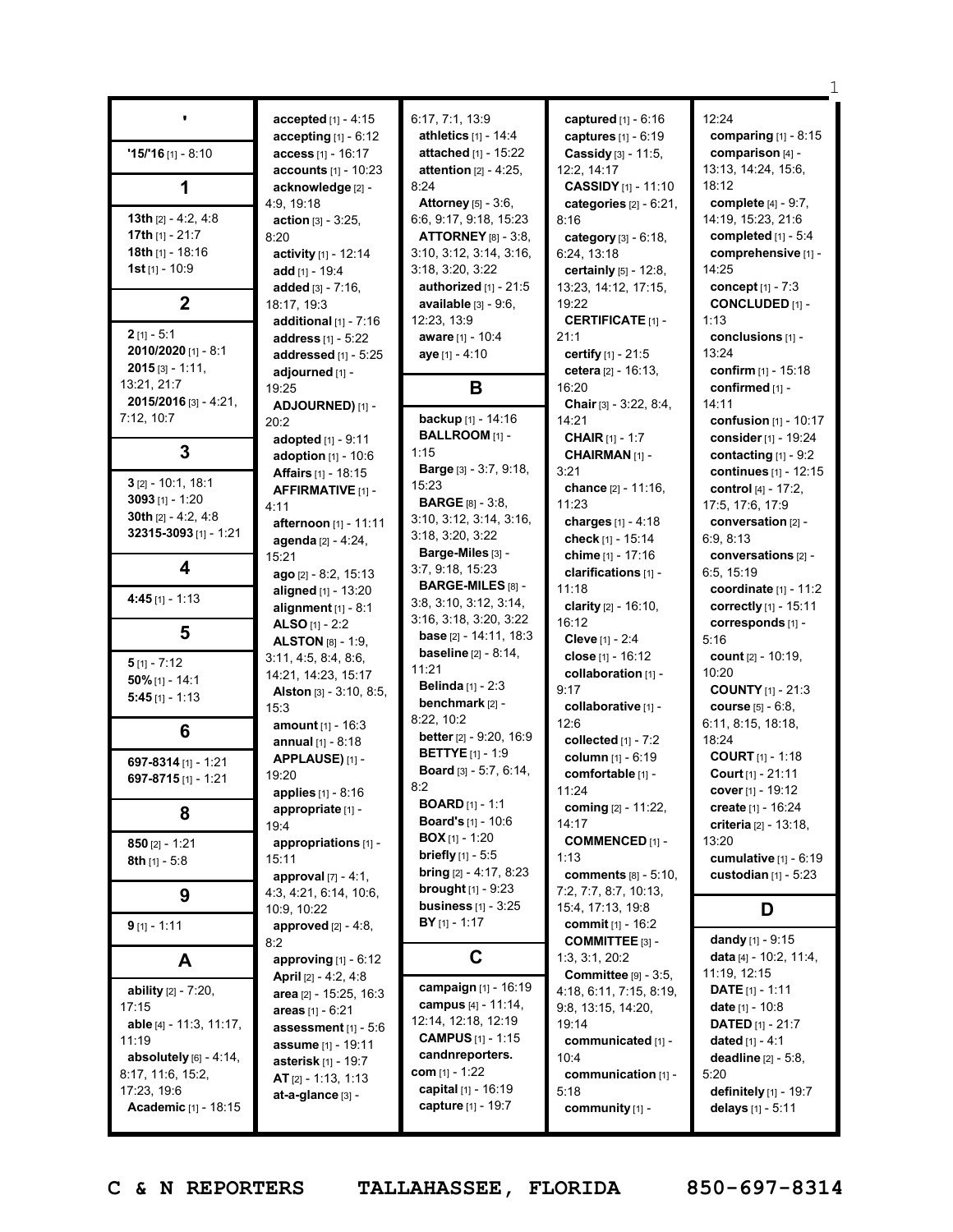|                                             |                                              |                                                      |                                                        | 2                                        |
|---------------------------------------------|----------------------------------------------|------------------------------------------------------|--------------------------------------------------------|------------------------------------------|
|                                             |                                              |                                                      |                                                        |                                          |
| determine $[2] - 9:2$ ,<br>18:7             | events [2] - 11:13,<br>11:14                 | generated [1] - 13:14                                | 18:20<br>includes [1] - 8:19                           | L                                        |
| different $[5] - 8:16$ ,                    | example [1] - 12:17                          | generously [1] - 5:14<br>glance [3] - 6:17,          | including $[1]$ - 8:20                                 | Lawson [1] - 3:16                        |
| 10:21, 11:12, 11:13                         | exceptional [1] -                            | 7:1, 13:9                                            | increase [1] - 15:13                                   | <b>LAWSON</b> [9] - 1:8,                 |
| directly [1] - 18:25                        | 9:14                                         | goal [10] - 7:22, 9:25,                              | indicating $[1]$ - 7:19                                | 3:17, 4:4, 15:5, 15:25,                  |
| distance [1] - 14:3                         | expect $[1] - 11:16$                         | 14:1, 15:7, 15:16,                                   | INDICATIONS)[1] -                                      | 17:11, 17:14, 17:19,                     |
| diversity $[1]$ - 14:6                      | external [1] - 10:25                         | 17:18, 17:21, 18:1,                                  | 4:11                                                   | 18:8                                     |
| doability [2] - 16:25,                      |                                              | 18:7                                                 | individual $[2] - 6:18$ ,                              | lays [1] - 5:22                          |
| 17:3                                        | F                                            | goals $[15] - 4:21$ ,                                | 17:20                                                  | lean $[1] - 12:4$                        |
| document $[9] - 5:1$ ,                      |                                              | 7:12, 7:18, 7:24, 8:10,                              | individually [1] -                                     | learning [1] - 14:4                      |
| 5:15, 7:6, 7:13, 8:18,                      | facilities [5] - 10:19,                      | 8:18, 9:4, 10:7, 13:13,                              | 16:14                                                  | least $[1] - 15:12$                      |
| 13:9, 13:14, 13:16,                         | 10:21, 10:25, 12:20,                         | 14:9, 15:1, 15:6,                                    | influences [1] -                                       | legislative [2] - 15:7,                  |
| 18:1                                        | 12:21                                        | 17:22, 18:11                                         | 18:25                                                  | 15:21                                    |
| documentation [1] -                         | facility [1] - 9:24                          | Grable [2] - 3:12,                                   | inform $[1] - 12:15$                                   | <b>LEON</b> [1] - 21:3                   |
| 14:17                                       | factor [1] - 18:21                           | 18:10                                                | information [9] -                                      | level [2] - 6:22, 17:24                  |
| documents $[1] - 4:24$                      | faculty $[6] - 14:5$ ,                       | <b>GRABLE</b> [4] - 1:9,                             | 5:24, 6:13, 6:15, 8:3,                                 | lines $[1] - 8:21$                       |
| dollar [2] - 15:21,                         | 18:13, 18:17, 18:23,                         | 18:11, 18:23, 19:3                                   | 9:19, 10:5, 10:11,                                     | $list$ [1] - 15:24                       |
| 16:3                                        | 18:24, 18:25                                 | Graham [2] - 3:14,                                   | 11:8, 14:12                                            | <b>listed</b> $[2] - 5:2, 8:22$          |
| done $[2] - 8:8, 9:14$                      | <b>FAMU</b> $[1]$ - 1:15<br>$far$ [1] - 6:5  | 19:15                                                | informational <sub>[2]</sub> -                         | <b>listing</b> $[1] - 8:19$              |
| down [3] - 5:14,                            | favor $[1] - 4:9$                            | <b>GRAHAM</b> [2] - 1:8,<br>3:15                     | 4:16, 5:16                                             | lists [1] - 18:2                         |
| 7:10, 18:12<br>draft [2] - 6:10, 14:9       | <b>FAX</b> $[1]$ - 1:21                      | <b>GRAND</b> $[1] - 1:15$                            | informative [1] -<br>13:1                              | loads [3] - 18:17.                       |
| draw $[3] - 4:25, 8:3,$                     | feedback [2] - 12:5,                         | great [1] - 17:7                                     | <b>Ingram</b> $[1] - 9:13$                             | 18:18, 18:24                             |
| 13:23                                       | 13:7                                         | green [1] - 15:14                                    | initiatives $[1]$ - 16:1                               | <b>LOCATION</b> [1] - 1:15               |
| driving [1] - 16:11                         | figure [1] - 15:21                           | groups [1] - 11:1                                    | <b>insight</b> $[1] - 6:5$                             | <b>look</b> $[1]$ - 16:23                |
| during [1] - 6:16                           | finally $[1] - 14:15$                        | guess [1] - 7:4                                      | institutions $[5]$ - 9:2,                              | looked [2] - 9:12,<br>13:19              |
|                                             | <b>first</b> $[5] - 3:25, 4:19,$             |                                                      | 9:9, 13:17, 13:22,                                     | looking [4] - 10:20,                     |
| Е                                           | 4:23, 8:9, 9:1                               | н                                                    | 14:1                                                   | 11:25, 14:25, 15:6                       |
|                                             | five [4] - 9:2, 11:12,                       |                                                      | invite [1] - 12:18                                     |                                          |
| easy [1] - 7:9                              | 13:17, 13:22                                 | <b>handy</b> [1] - $9:15$                            | involve [2] - 6:9, 7:1                                 |                                          |
|                                             |                                              |                                                      |                                                        |                                          |
| effectively [1] - 9:3                       | <b>FLORIDA</b> [4] - 1:1,                    | handy-dandy [1] -                                    | involves $[2] - 4:19$ ,                                | M                                        |
| effectiveness [1] -                         | 1:16, 1:21, 21:3                             | 9:15                                                 | 4:21                                                   | <b>Madam</b> [2] - 8:4,                  |
| 14:2                                        | <b>Florida</b> $[2] - 9:16$ ,                | HEAD) [1] - 18:4                                     | <b>issues</b> [1] - 18:16                              | 14:21                                    |
| effort $[2] - 12:6, 16:7$                   | 19:23                                        | <b>headings</b> $[1] - 7:25$                         | Item [4] - 5:14, 6:3,                                  | $madam$ [1] - 3:22                       |
| efforts $[1] - 5:3$                         | focus [1] - 15:20                            | held [1] - 10:18                                     | 7:12, 10:1                                             | <b>maintain</b> $[1] - 5:23$             |
| either $[2] - 7:10$ ,                       | <b>follow</b> $[1] - 4:24$                   | helpful $[1] - 13:1$                                 | item [6] - 3:25, 4:1,                                  | maintaining [1] -                        |
| 15:12                                       | following [1] - 14:3                         | high [1] - 14:5                                      | 4:23, 6:3, 7:11, 19:8                                  | 17:1                                     |
| email $[1] - 5:22$                          | follows [1] - 8:18                           | <b>highlight</b> $[1] - 6:23$                        | <b>items</b> $[6] - 4:16$ ,                            | major $[2] - 16:7$ ,                     |
| emails [1] - 12:7                           | foregoing $[1]$ - 21:6                       | highlighting [1] -                                   | 7:16, 8:20, 9:22,                                      | 17:25                                    |
| end [1] - 19:24                             | <b>format</b> $[1] - 6:7$                    | 7:17                                                 | 10:14                                                  | majority [1] - 6:23                      |
| engage [1] - 10:12                          | <b>forward</b> $[8] - 5:11$ ,                | historically [1] -                                   |                                                        | MANGUM [4] -                             |
| engaging [2] - 12:6,                        | 7:5, 7:16, 9:12, 9:21,                       | 16:16                                                | J                                                      | 10:15, 11:7, 12:10,                      |
| 12:8                                        | 13:13, 14:19, 17:18                          | honestly [1] - 8:25                                  |                                                        | 18:4                                     |
| enrollment [1] -<br>16:18                   | Foundation [1] -<br>16:5                     | huge [1] - 9:15                                      | job [3] - 8:8, 9:14,<br>9:19                           | Mangum [8] - 6:10,                       |
|                                             | four $[1] - 9:2$                             |                                                      | <b>Joyce</b> $[1] - 9:13$                              | 7:15, 10:3, 10:13,                       |
| entertain $[1] - 4:2$<br>entire [1] - 12:11 | FPR [3] - 1:17, 21:5,                        |                                                      | July [3] - 5:8, 10:9,                                  | 12:3, 14:14, 17:16,<br>17:18             |
| especially $[1]$ - 12:16                    | 21:11                                        | <b>identified</b> [1] - 15:20                        | 21:7                                                   | mark [1] - 15:15                         |
| essence [1] - 10:10                         | full $[2] - 5:7, 6:14$                       | identify [1] - 9:1                                   | juncture [3] - 5:5,                                    | material [1] - 9:15                      |
| establishing [1] -                          | <b>funding</b> $[1] - 15:8$                  | identifying [1] - 7:21                               | 7:3, 10:12                                             | <b>McKnight</b> $[2] - 6:6$              |
| 8:22                                        | fundraising $[6]$ -                          | impact [2] - 13:2,                                   | <b>JUNE</b> $[1] - 1:11$                               | 9:18                                     |
| et $[2] - 16:13, 16:20$                     | 14:4, 15:17, 16:1,                           | 18:18                                                |                                                        | McWilliams [3] -                         |
| EVALUATION [3] -                            | 16:7, 16:19, 17:25                           | <b>important</b> [1] - 17:23                         | Κ                                                      | 1:10, 3:18, 9:23                         |
| 1:4, 3:1, 20:1                              | <b>future</b> $[1] - 9:12$                   | <b>improve</b> [1] - 18:13                           |                                                        | mean [1] - 17:5                          |
| <b>Evaluation</b> $[3] - 3:5$ ,             |                                              | $IN [1] - 1:3$                                       | <b>Karl</b> [1] - 2:4                                  | measured [1] - 18:6                      |
| 4:18, 19:14                                 | G                                            | include $[5] - 6:17$ ,                               | keeping [1] - 10:19                                    | measuring $[3] - 7:20$ ,                 |
| evaluation $[6] - 4:20$ ,                   |                                              | 6:22, 14:16, 18:3,                                   | <b>KELVIN</b> [1] - 1:8<br><b>KIMBERLY</b> $[1] - 1:7$ | 9:3, 14:2                                |
| 5:14, 5:21, 5:22, 12:5,                     | gather [1] - 10:23                           | 18:5                                                 | <b>kind</b> [1] - 16:6                                 | meeting [3] - 3:5,                       |
| 18:19<br>evaluative $[1] - 5:7$             | gathering [1] - 10:16<br>general [1] - 13:25 | <b>included</b> $[5] - 5:18$ ,<br>7:17, 13:21, 14:1, | kinds [1] - 12:25                                      | 18:15, 19:24<br><b>MEMBERS</b> [1] - 1:7 |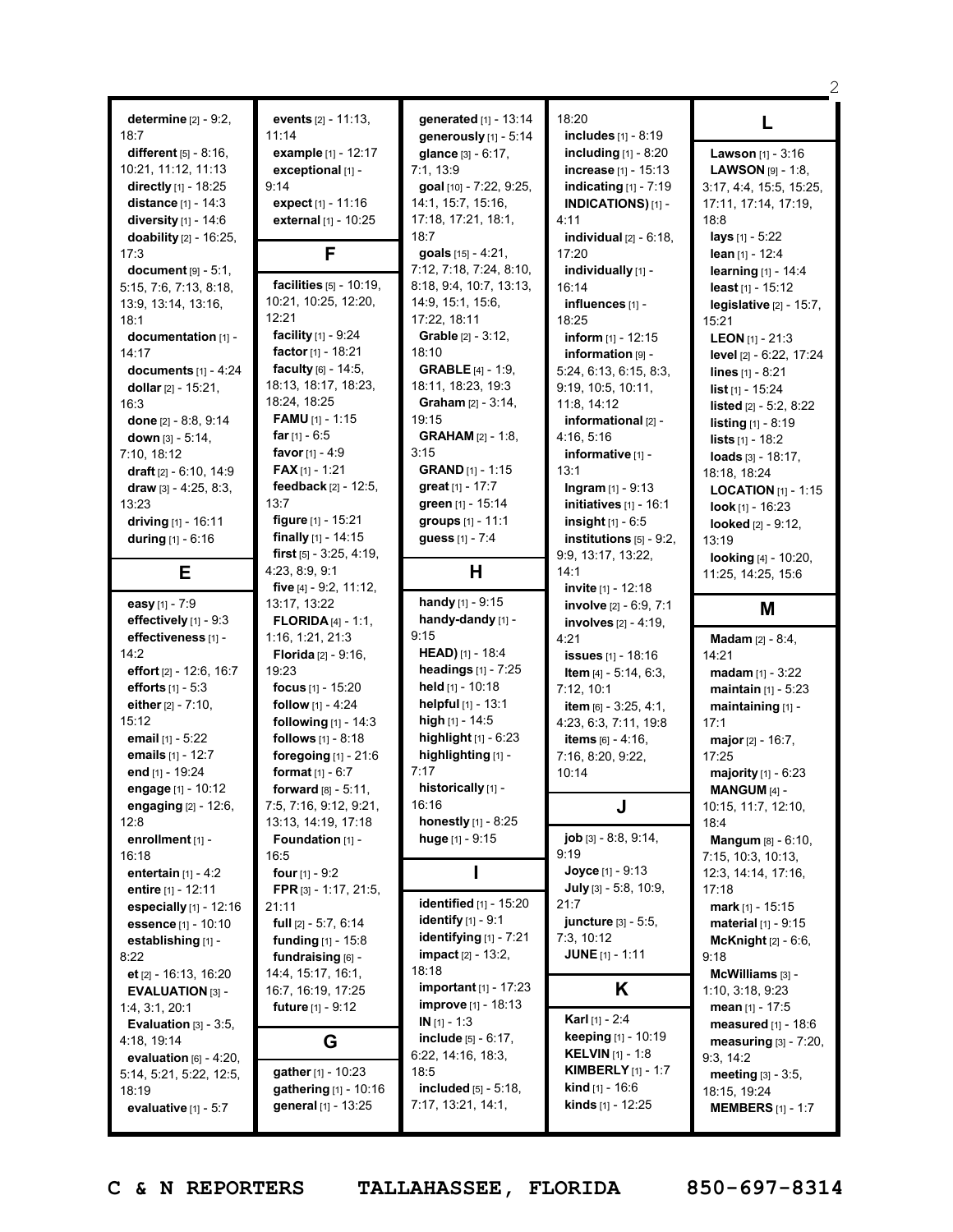|                                             |                                   |                                            |                                                          | З                                              |
|---------------------------------------------|-----------------------------------|--------------------------------------------|----------------------------------------------------------|------------------------------------------------|
|                                             |                                   | 18:14                                      |                                                          | 11:11                                          |
| met [5] - 7:21, 11:24,                      | $next[8] - 4:16, 6:3,$            | part [3] - 6:25, 10:18,                    | priority [1] - 7:12                                      |                                                |
| 13:19, 18:7, 18:8                           | 7:11, 9:6, 9:21, 14:7,            |                                            | procedure [1] -                                          | recognize [1] - 19:15                          |
| <b>metric</b> $[2] - 7:19$ ,                | 14:15, 17:23                      | 13:17                                      | 10:16                                                    | reconvene [1] -                                |
| 18:2                                        | $NO$ <sub>[8]</sub> - 3:13, 3:19, | parter [1] - 6:25                          | procedures [1] -                                         | 10:10                                          |
| <b>metrics</b> $[3] - 8:12$ ,               | 4:13, 5:12, 6:2, 7:8,             | particular [1] - 14:20                     | 9:10                                                     | record [1] - 21:6                              |
| 12:13, 13:1                                 | 13:11, 19:9                       | partnerships [1] -                         | proceedings [1] -                                        | records $[1] - 5:23$                           |
| <b>METZKE</b> $[3] - 1:17$ ,<br>21:5, 21:11 | note [3] - 4:23, 9:13,<br>19:7    | 14:5                                       | 21:6                                                     | recruit [1] - 14:5                             |
|                                             | notebook [1] - 9:15               | pending [4] - 8:23,<br>9:22, 10:1          | <b>process</b> $[12] - 5:15$ ,<br>5:18, 5:20, 6:9, 9:24, | red $[1] - 5:2$                                |
| Miles [3] - 3:7, 9:18,<br>15:23             | notes $[1] - 21:6$                | people [6] - 10:25,                        | 10:15, 10:16, 10:18,                                     | referencing [1] -                              |
| <b>MILES</b> $[8] - 3:8, 3:10,$             | noting $[1] - 18:21$              | 11:1, 11:13, 12:18,                        | 10:24, 12:5, 12:11,                                      | 15:8                                           |
| 3:12, 3:14, 3:16, 3:18,                     | number [5] - 6:20,                | 13:3, 13:4                                 | 14:15                                                    | reflected [1] - 14:9                           |
| 3:20, 3:22                                  | 15:24, 16:5, 18:3,                | per $[1] - 7:14$                           | prompted [1] - 15:15                                     | regard [1] - 17:25                             |
| milestones $[1] - 5:4$                      | 18:6                              | <b>percent</b> $[1] - 15:13$               | <b>properly</b> $[1] - 4:6$                              | regarding $[6] - 4:17$ ,                       |
| mind $[2] - 15:12$ ,                        | numbers [1] - 8:12                | perfect [1] - 19:16                        | proposed $[1] - 6:7$                                     | 6:7, 9:23, 13:16,<br>15:20, 19:17              |
| 15:14                                       |                                   | performance [2] -                          | proposing $[1]$ - 7:18                                   |                                                |
| minds $[1] - 14:8$                          |                                   | 7:19, 8:11                                 |                                                          | <b>related</b> $[2] - 19.8$                    |
| minutes $[2] - 4:1, 4:7$                    | O                                 | perspective [2] -                          | proposition [1] -<br>12:22                               | 19:13<br>relates [1] - 15:10                   |
| miscellaneous [2] -                         | objections $[1]$ - 7:4            | 12:8, 17:21                                |                                                          |                                                |
| 19:11, 19:12                                | objectives [9] - 4:22,            |                                            | <b>proud</b> $[1]$ - 19:21                               | relations [1] - 10:25                          |
| moment [1] - 19:18                          | 7:13, 7:18, 7:25, 8:11,           | phase [1] - 5:7<br>pinpoint [1] - 13:2     | provided $[3] - 7:2$ ,<br>13:10, 14:9                    | relative [3] - 9:1,<br>9:10, 10:1              |
| <b>MONTGOMERY [2] -</b>                     | 8:19, 9:4, 12:16,                 |                                            | providing [2] -                                          | Relative [1] - 17:17                           |
| 1:7,3:21                                    | 14:19                             | place [3] - 6:6, 9:4,<br>9:10              | 10:11, 15:24                                             |                                                |
| Montgomery [1] -                            | observations [2] -                | placement [1] -                            | publications [1] -                                       | relook [2] - 16:14,                            |
| 3:20                                        | 13:23, 13:25                      | 19:16                                      | 18:14                                                    | 17:8                                           |
| <b>MOORE</b> [31] - 1:7,                    | OF $[3] - 1:1, 21:3,$             | places [1] - 11:14                         | <b>pulling</b> $[2] - 9:14$ ,                            | <b>remind</b> [1] - 7:24<br>remiss [1] - 19:13 |
| 3:4, 3:9, 3:24, 4:6,                        | 21:3                              | plan $[7] - 8:1, 13:4,$                    | 9:19                                                     |                                                |
| 4:12, 4:14, 5:13, 6:3,                      | offer [1] - 17:13                 | 13:21, 18:2, 18:17,                        | put [4] - 9:20, 11:4,                                    | report $[4] - 6:4, 6:8,$<br>12:14, 21:5        |
| 7:9, 8:5, 8:17, 11:6,                       | <b>OFFICE</b> [1] - 1:20          | 19:4                                       | 16:9, 17:18                                              | REPORTED <sub>[1]</sub> -                      |
| 11:9, 12:1, 13:6,                           | officially $[1] - 3:4$            | point [2] - 15:9, 18:1                     |                                                          | 1:17                                           |
| 13:12, 14:22, 15:2,                         | ON $[2] - 1:3, 3:1$               | pointed [1] - 5:19                         | Q                                                        | <b>Reporter</b> [1] - 21:11                    |
| 15:18, 17:10, 17:13,                        | one $[10] - 6:21, 8:21,$          | population [1] -                           |                                                          | REPORTER <sub>[1]</sub> -                      |
| 17:15, 17:20, 18:5,                         | 9:1, 9:22, 12:12,                 | 16:17                                      | quality [1] - 14:5                                       | 1:18                                           |
| 18:9, 18:21, 19:2,                          | 12:17, 15:9, 16:14,               | <b>position</b> $[2] - 9:20$ ,             | quantifiable [1] -                                       | <b>REPORTERS</b> [1]-                          |
| 19:6, 19:10, 19:21                          | 16:25, 18:16                      | 14:18                                      | 6:20                                                     | 1:20                                           |
| <b>Moore</b> [1] - 3:8                      | ongoing [1] - 7:22                | <b>POST</b> $[1] - 1:20$                   | quantitative [1] -                                       | reporting $[1] - 6:16$                         |
| morning [1] - 11:11                         | open [1] - 12:23                  | <b>present</b> $[1] - 13:4$                | 8:12                                                     | reports [1] - 11:12                            |
| <b>motion</b> $[1] - 4:3$                   | opportunity [1] -                 | <b>PRESENT</b> [1] - 2:2                   | questions [6] - 5:10,                                    | <b>Reports</b> [2] - 17:2,                     |
| motioned [1] - 4:7                          | 16:17                             | presented [1] - 7:23                       | 5:25, 7:7, 12:25, 13:8,                                  | 17:7                                           |
| move [5] - 4:4, 5:13,                       | opposers [1] - 4:12               | presenting [1] - 6:13                      | 18:9                                                     | request [1] - 7:14                             |
| 13:12, 14:19, 17:23                         | order [2] - 3:5, 9:1              | <b>President</b> [12] - 4:20,              | quorum [1] - 3:23                                        | requested $[2] - 7:17$ ,                       |
| moved [1] - 7:15                            | organizations [1] -               | 6:10, 7:15, 10:3,                          |                                                          | 13:14                                          |
| moving $[3] - 5:10$ ,                       | 10:21                             | 10:12, 12:3, 14:10,                        | R                                                        | requests [2] - 10:20,                          |
| 7:4, 9:12                                   | organize [1] - 12:14              | 14:13, 16:2, 16:12,                        |                                                          | 12:21                                          |
|                                             | originally $[1]$ - 8:10           | 17:16, 17:18                               | rather $[1] - 13:3$                                      | requirements [1] -                             |
| N                                           | <b>otherwise</b> $[2] - 5:10$ ,   | PRESIDENT [5] -                            | <b>rating</b> $[1] - 6:23$                               | 11:25                                          |
|                                             | 14:18                             | 10:15, 11:7, 11:10,                        | <b>re</b> [1] - 15:7                                     | research [6] - 13:19,                          |
| <b>NANCY</b> [3] - 1:17,                    | outside [1] - 17:4                | 12:10, 18:4                                | <b>RE</b> $[1] - 1:3$                                    | 14:4, 18:12, 18:14,                            |
| 21:5, 21:11                                 | overall [1] - 14:2                | president $[2]$ - $9:3$ ,                  | real [1] - 14:25                                         | 18:19, 19:1                                    |
| nancy@metzke.                               | <b>own</b> [3] - 13:24,           | 14:3                                       | realistically [1] -                                      | respectfully [1] - 4:8                         |
| com $[1] - 1:22$                            | 17:20, 19:15                      | <b>President's <math>[2] - 5:6</math>,</b> | 11:20                                                    | response [1] - 11:2                            |
| <b>nature</b> $[2] - 4:16$ ,                |                                   | 17:5                                       | really [5] - 12:17,                                      | RESPONSE) [8] -                                |
| 5:17                                        | P                                 | PRESIDENTIAL [3] -                         | 14:24, 15:8, 15:15,                                      | 3:13, 3:19, 4:13, 5:12,                        |
| needed [2] - 10:5,                          |                                   | 1:4, 3:1, 20:1                             | 18:18                                                    | 6:2, 7:8, 13:11, 19:9                          |
| 11:19                                       | <b>P.M</b> $[2] - 1:13, 1:13$     | Presidential [6] -                         | <b>reason</b> $[1] - 8:7$                                | responses $[1] - 5.8$                          |
| new $[1] - 7:22$                            | packet [1] - 7:14                 | 3:5, 4:18, 13:13, 15:6,                    | reasonable [1] -                                         | results [2] - 6:11,                            |
| News [3] - 17:1,                            | Page [2] - 5:1, 18:1              | 18:11, 19:14                               | 12:12                                                    | 6:13                                           |
| 17:6, 17:17                                 | page [2] - 13:25,                 | previously [2] - 8:7,                      | <b>reasons</b> $[1] - 16:4$                              | revenue [2] - 12:20,                           |
| newspaper [1] -                             | 15:7                              | 16:5                                       | receipt [1] - 14:16                                      | 13:5                                           |
| 19:17                                       | parentheses [1] -                 | <b>Princeton</b> [1] - 17:7                | received $[2] - 5.6$ ,                                   | review $[5] - 4:19$ ,                          |
|                                             |                                   |                                            |                                                          |                                                |